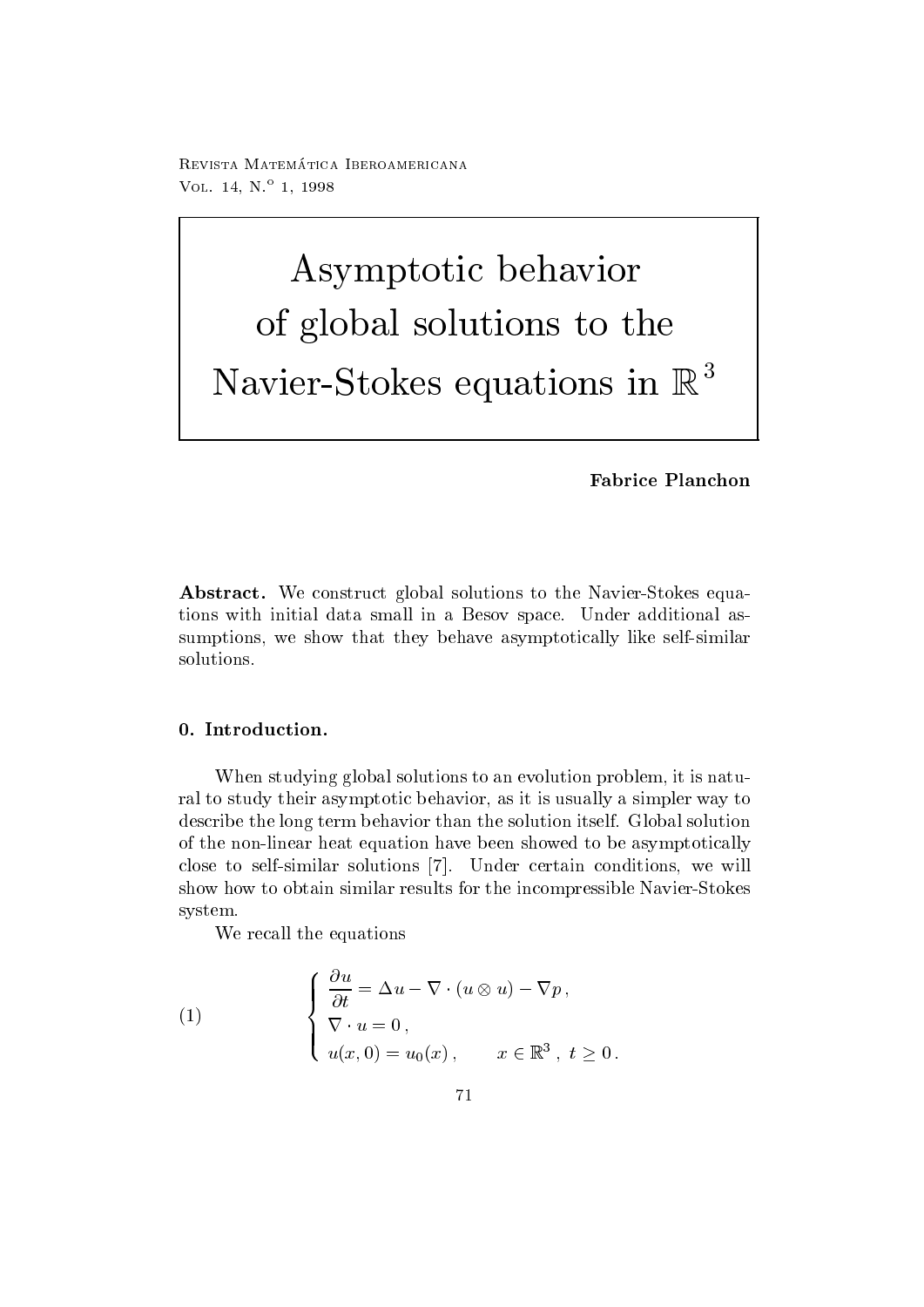The we are in the whole space, if  $u(x, y)$  is a solution of  $(1)$ , then for all  $\lambda > 0$ ,  $u_{\lambda}(x, t) = \lambda u(\lambda x, \lambda t)$  is also a solution.

We now note that studying the asymptotic behavior of  $u(x, t)$  for large time is equivalent to studying the asymptotic behavior of  $u_{\lambda}(x, t)$ for large  $\lambda$  with fixed time. Actually, we shall show that, as  $t$  goes to  $\infty,$  the natural space scale is  $\sqrt{t}$  as in the heat equation. If we replace  $x$  by  $x/\sqrt{t}$  and let  $t \longrightarrow \infty$ , we obtain the same result as if we let  $\lambda \longrightarrow \infty$  in  $u_{\lambda}(x, v)$ . This new point of view is interesting for the following neuristic reason. We expect that the minit  $v(x, v)$  or  $u_\lambda(x, v)$  will also be a solution of  $\{1\}$ . Furthermore, one might assume that  $v(x, t)$  is the solution with  $\liminf_{\alpha \to \infty} \alpha_0(u) = \lim_{\alpha \to \infty} \alpha_0(u, u, 0)$ . Of course, the military solution is invariant under the scaling, so

$$
v(x,t) = \frac{1}{\sqrt{t}} V\left(\frac{x}{\sqrt{t}}\right),\,
$$

and  $v_0(x)$  is an homogeneous function of degree  $-r$ .

such self-studied solutions have been studied previously seed the studies of the studies of the studies of the and we shall see in the seeding present work how to make rigorous the seeding previous heuristic approach

Let us define the projection operator  $\mathbb P$  onto the divergence free vector fields

(2) 
$$
\mathbb{P}\begin{pmatrix} u_1 \\ u_2 \\ u_3 \end{pmatrix} = \begin{pmatrix} u_1 \\ u_2 \\ u_3 \end{pmatrix} - \begin{pmatrix} R_1 \sigma \\ R_2 \sigma \\ R_3 \sigma \end{pmatrix},
$$

where  $R_i$  is the Riesz transform of symbol

(3) 
$$
\sigma_{R_j}(\xi) = \frac{\xi_i}{|\xi|},
$$

and where

(4) 
$$
\sigma = R_1 u_1 + R_2 u_2 + R_3 u_3.
$$

Therefore <sup>P</sup> is a pseudo-dierential operator of order

where the system into a integral equation where  $\mathcal{A}$  is an integral equation where  $\mathcal{A}$  $S(t) \equiv e^{-t}$  denotes the heat kernel,

(5) 
$$
u(x,t) = S(t) u_0(x) - \int_0^t \mathbb{P} S(t-s) \nabla \cdot (u \otimes u)(x,s) ds.
$$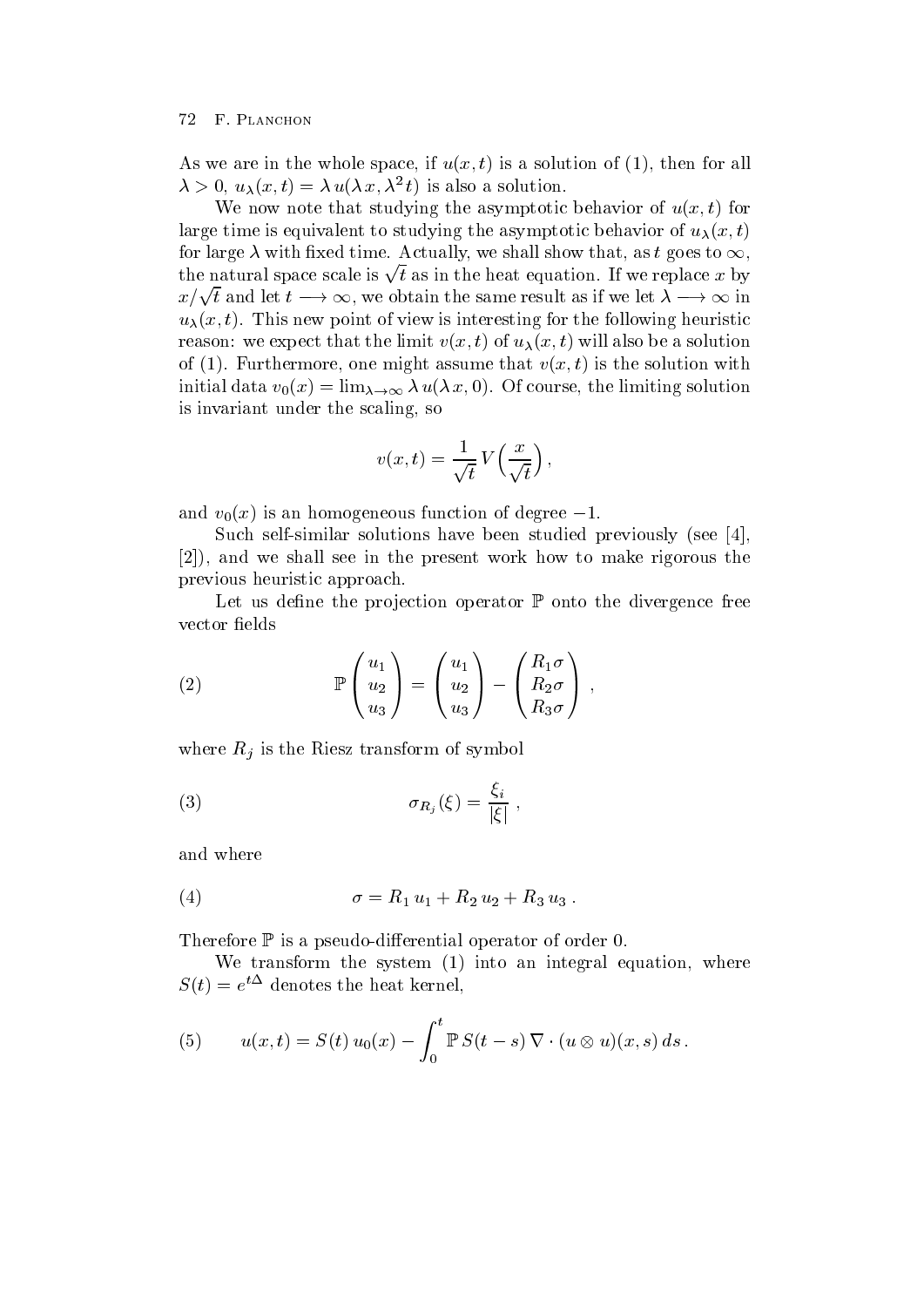This equation can be solved by a classical fixed point method (see [1], Following the method of we remark that the bilinear term in the previous equation can be reduced to a scalar operator

(6) 
$$
B(f,g) = \int_0^t \frac{1}{(t-s)^2} G\left(\frac{1}{\sqrt{t-s}}\right) * (fg) ds,
$$

where  $G$  is analytic, such that

(7) 
$$
|G(x)| \le \frac{C}{1+|x|^4}
$$
,

(8) 
$$
|\nabla G(x)| \leq \frac{C}{1+|x|^4}.
$$

This comes easily from the study of the symbol of  $B$ , as we have an exact expression under the integral The matrix of this pseudo-dierential operator has components like

(9) 
$$
-\frac{\xi_j \xi_k \xi_l}{|\xi|^2} e^{-t|\xi|^2}
$$

off the diagonal, with an additional term  $\xi_i e^{-t |\xi|}$  on it. The function  $G$  is the inverse function of any of any of the inverse functions at  $\alpha$  and  $\alpha$  and  $\alpha$  functions at  $\alpha$  $t = 1$ . The only thing we will need is that  $G \in L^{\infty}$ .

This paper is organized as follows. In a first part, we will define the functional setting which is well-defined for our study global setting  $\mathcal{M}$  . Then study global study global study global study global study global study global study global study global study global study global study existence in this setting, and lastly the behavior of attracting solutions for large time, if they exist. Then in a second part, we will try to state a partial converse to the Theorem 3, that is a condition on the initial data in order to obtain a convergence to a self-similar solution for large time. The third part will be devoted to a better understanding of this condition, and will include reformulations of the condition and examples

### - Global existence in Besov spaces-spaces-spaces-spaces-spaces-spaces-spaces-spaces-spaces-spaces-spaces-space

A well suited functional space to study (1) is  $L^3$  ([5]), as  $||u_\lambda||_{L^3} =$  $\|u\|_{L^3}$ . But homogeneous functions of degree  $-1$  are not in  $L^3,$  and we easily see that the weak limit of  $u_{0,\lambda}$  is 0. We therefore have to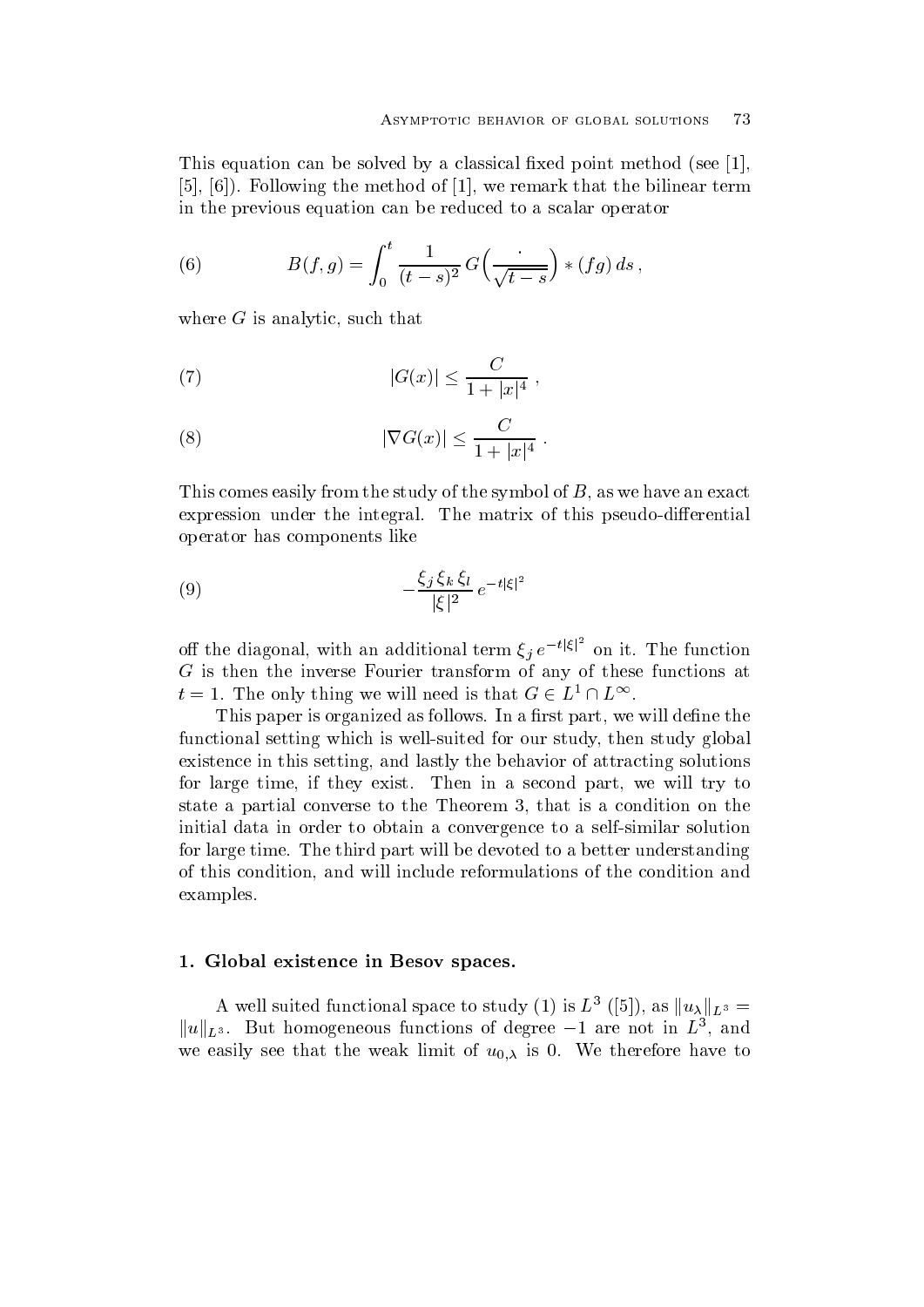enlarge this functional space to include homogeneous functions of degree  $-1$ . We have chosen the homogeneous Besov spaces  $B_p$   $\longrightarrow$   $\longrightarrow$   $\longrightarrow$   $\longrightarrow$   $\longrightarrow$ will see later they arise naturally in our problem. Let us recall their denote the contract of the contract of  $\mathcal{A}$  and  $\mathcal{A}$  are contract of the contract of the contract of the contract of the contract of the contract of the contract of the contract of the contract of the contract of

**Definition 1.** Let  $\phi \in \mathcal{S}(\mathbb{R}^n)$  such that  $\phi \equiv 1$  in  $B(0,1)$  and  $\phi \equiv 0$  in  $B(0, 2)^{c}$ ,  $\varphi_{i}(x) = 2^{c_{i,j}} \varphi(2^{j} x)$ ,  $S_{j} = \varphi_{j} * \cdot$ ,  $\Delta_{j} = S_{j+1} - S_{j}$ . Let f be in  $\mathcal{S}'(\mathbb{R}^n)$ .

• If  $s < n/p$ , or if  $s = n/p$  and  $q = 1$ ,  $f$  belongs to  $B_p^{\gamma q}$  if and only if the fol lowing two conditions are satised

 $T = 0.5$  . The partial summary summary summary summary summary summary summary summary summary summary summary summary summary summary summary summary summary summary summary summary summary summary summary summary summar

$$
\sum_{-m}^m \Delta_j(f)
$$

converge to f for the topology  $\sigma(S', S)$ .

- The sequence  $\varepsilon_j = 2^{js} \|\Delta_j(f)\|_{L^p}$  belongs to  $\ell^q$ .

• If  $s > n/p$ , or  $s = n/p$  and  $q > 1$ , let us denote  $m = E(s - n/p)$ . Then  $B_{\eta}^{\gamma_3}$  is the space of aistributions f, modulo polynomials of degree less than m and the such that the such that the such that is not such that is not such as  $\sim$ 

- $-$  We have  $f = \sum_{i=0}^{\infty} \Delta_i(f)$  for t  $-\infty$   $\rightarrow$   $\sqrt{7}$  for the quotient topology.
- The sequence  $\varepsilon_j = 2^{js} \|\Delta_j(f)\|_{L^p}$  belongs to  $\ell^q$ .

We remark that nothing in this definition restricts  $s$  from being  $\max$  in fact, we will use  $s = \pm (1 - \sigma/p)$  which is indeed hegative as p  $\alpha$  , we have possible that cases where  $\alpha$  is worth noting that  $\alpha$ we can replace the condition  $\varepsilon_j = 2^{js} \|\Delta_j(f)\|_{L^p} \in \ell^q$  by the equivalent condition  $\tilde{\varepsilon}_j = 2^{js} ||S_j(f)||_{L^p} \in \ell^q$ . This second condition implies easily the first one, and conversely, we remark that  $\tilde{\varepsilon}_i$  can be seen as a convolution between  $\varepsilon_j$  and  $\eta_j = 2^{sj} \in \ell^{\perp}$ . We shall obtain the following theorem which extends the results of [1].

Theorem - There exists <sup>a</sup> positive function q - <sup>q</sup> such that if  $u_0 \in B_p^{-1.5/(\rho)}, \infty$ ,  $\nabla \cdot u_0 = 0$ ,  $p \geq 3$ , satisfies

(10) 
$$
\|u_0\|_{B_{a}^{-}(1-3/q),\infty} < \eta(q),
$$

for a nice  $q \gt p$ , men mere exists a unique solution of  $\mathbf{r}$  is such mat

(11) 
$$
u \in C_w([0+\infty), B_p^{-(1-3/p),\infty}),
$$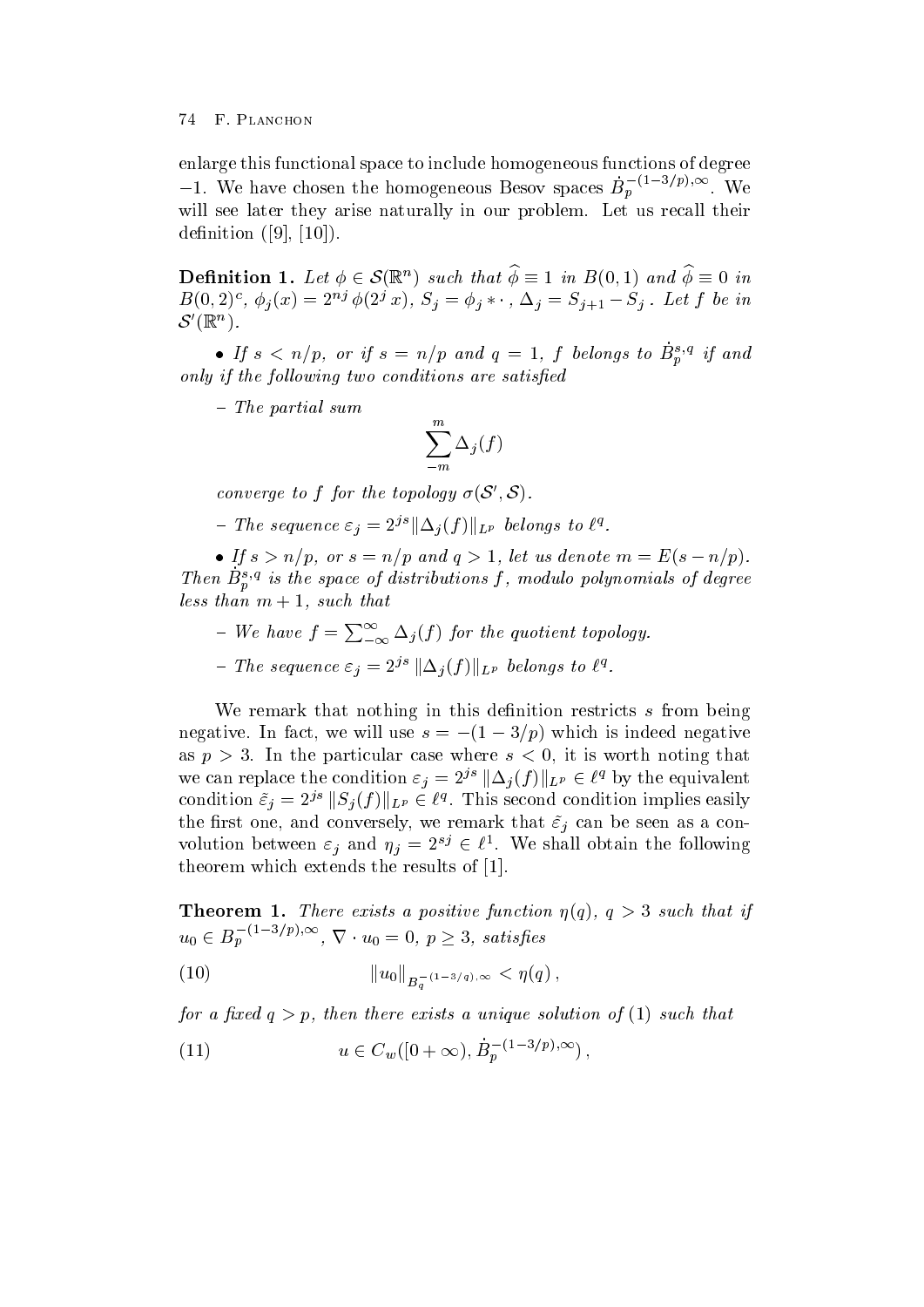where  $C_w$  denotes the weakly continuous functions, and, if  $p \leq 6$  and  $u = \mathcal{O}(v)$   $u_0 + w(x, v)$ , ench

(12) 
$$
w \in L^{\infty}([0+\infty), L^{3}(\mathbb{R}^{3}))
$$

and

(13) 
$$
||w||_{L^3} < \gamma(q),
$$

where  $\alpha$  and  $\alpha$  is the property of the set of the state of the set of the set of the set of the set of the

We remark that the restriction  $p \leq 6$  in order to obtain (12) is mere to a merely due the linear part the equivalent of  $\{m=1\}$  with the equivalent of  $\{m=1\}$ p if one considers higher order terms if <sup>u</sup> is written as a sum of multilinear operators of  $u$ . For the sake of simplicity, we restrict ourselves to the first term, which yields this restriction.

We will prove the Theorem 1, using a fixed point argument via the following abstract lemma Picards theorem in a Banach space

**Lemma 1.** Let  $\mathcal E$  be a Banach space, B a continuous bilinear application,  $x, y \in \mathcal{E}$ 

(14) 
$$
||B(x,y)||_{\mathcal{E}} \leq \gamma ||x||_{\mathcal{E}} ||y||_{\mathcal{E}}.
$$

Then, if  $4\gamma ||x_0||_{\mathcal{E}} < 1$ , the sequence defined by

$$
x_{n+1} = x_0 + B(x_n, x_n)
$$

converges to  $x \in \mathcal{E}$  such that

(15) 
$$
x = x_0 + B(x, x) \quad and \quad ||x||_{\mathcal{E}} < \frac{1}{2\gamma} .
$$

Let us define the space

(16) 
$$
F_q = \{f(x,t): \sup_{t>0} ||f(x,t)||_{L^q} < +\infty\}.
$$

The following characterization will be very useful

**Proposition 1.** Take  $\alpha > 0$ ,  $\gamma \geq 1$ ,  $f \in \mathcal{S}(\mathbb{R}^n)$ , then

(17) 
$$
||f|| = \sup_{t>0} t^{\alpha/2} ||S(t)f||_{L^{\gamma}}
$$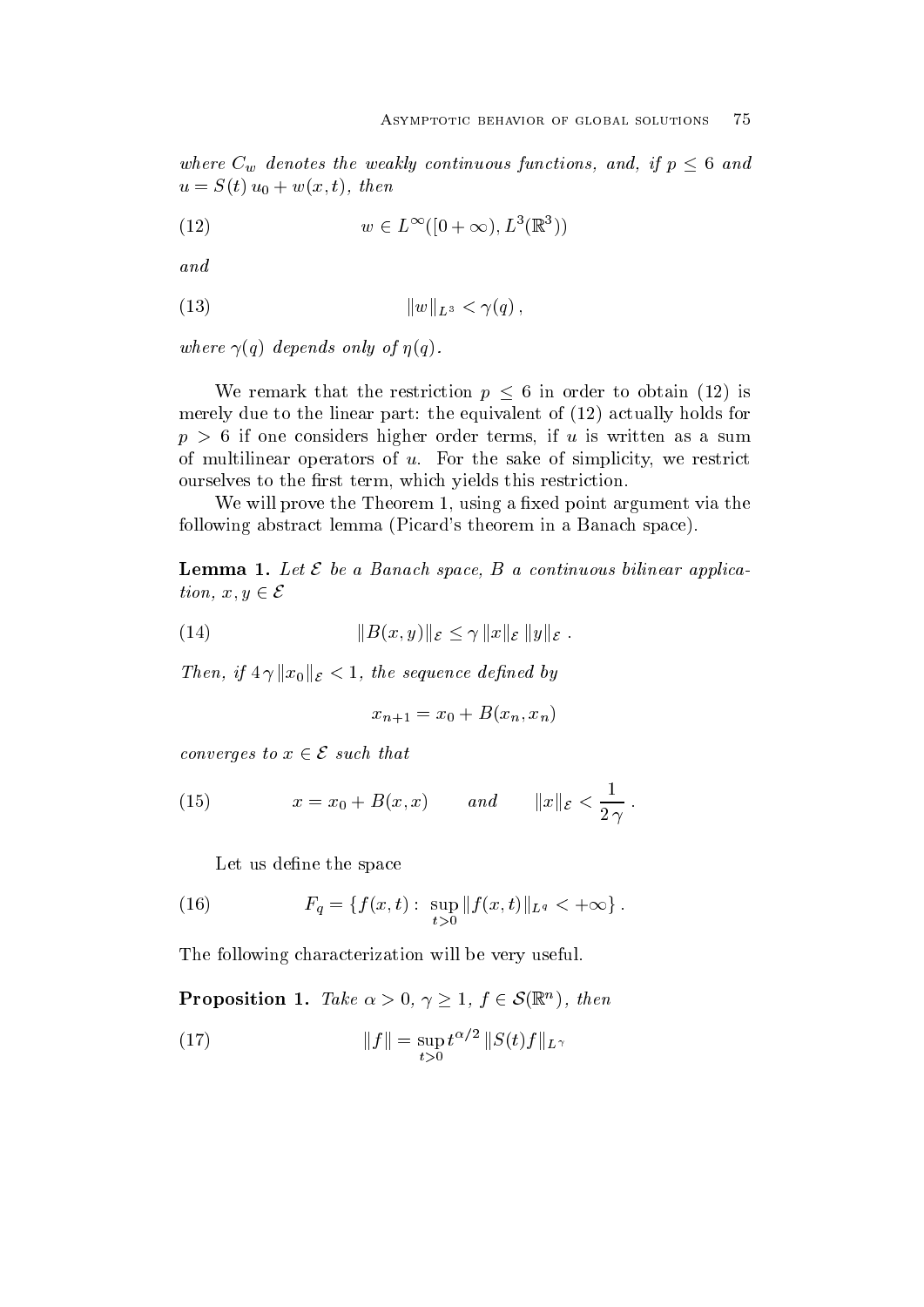is a norm in  $B_{\gamma}$  - equivalent to the usual ayaalc one.

Therefore, using the Sobolev inclusion

$$
\dot{B}_p^{3/p-1,\infty} \hookrightarrow \dot{B}_q^{3/q-1,\infty},
$$

for  $p \leq q$ , we see that  $u_0 \in B_q^{\sigma/q-1,\infty}$ , so that

$$
\sqrt{t}\ (S(t)\,u_0)\ (\sqrt{t}\ x)\in F_q\ .
$$

Then, in order to apply Lemma 1 to  $F_q$ , we are left to prove that if

$$
D_t f = \sqrt{t} f(\sqrt{t} x, t),
$$

then  $D_t B(D_t^{-1}, D_t^{-1})$  is bicontinuous on  $F_q$ . Take  $f = D_t f$  and  $g =$  $D_t g$  in  $F_q$ . We denote  $M = f g \in F_{q/2}$ . We observe that the bilinear operator  $\Gamma$  can be written as written  $\Gamma$   $\mu$  , can be written as follows that we write

$$
\widetilde{B}(\tilde{f},\tilde{g}) = \int_0^1 \frac{1}{(1-\lambda)^2} G\left(\frac{x}{\sqrt{1-\lambda}}\right) * M\left(\frac{x}{\sqrt{\lambda}}, \lambda t\right) \frac{d\lambda}{\lambda}.
$$

Then, by Hölder and Young inequalities, we obtain

(18) 
$$
\|\widetilde{B}(\tilde{f},\tilde{g})\|_{F_q} \leq \int_0^1 \frac{C d\lambda}{(1-\lambda)^{1/2+3/(2q)\lambda^{1-3/q}}} \|\tilde{f}\|_{F_q} \|\tilde{g}\|_{F_q} ,
$$

which gives us  $\eta(q)$ . Proceeding the same way, if  $p \leq 6$  gives

(19) 
$$
\|\widetilde{B}(\tilde{f},\tilde{g})\|_{F_3} \leq \int_0^1 \frac{C d\lambda}{(1-\lambda)^{3/q} \lambda^{1-3/q}} \|\tilde{f}\|_{F_q} \|\tilde{g}\|_{F_q}.
$$

This proves a convergence of the weak convergence that we are now to prove the weak convergence of the weak convergence of the weak convergence of the weak convergence of the weak convergence of the weak convergence of the when  $t \to 0$ . Clearly  $S(t) u_0 \to u_0$  by a duality argument. As for the bilinear term, if  $\phi \in C_0^{\infty}(\mathbb{R}^3)$  and if we denote by  $Q(\theta)$  the convolution operator with  $G(\cdot/\sqrt{\theta})/\theta^2$ ,

$$
\langle Q(t-s)fg(s),\phi\rangle=\langle fg(s),S(t-s)\,\widetilde{Q}\,\phi\rangle,
$$

where  $\widetilde{Q}$  is defined by

$$
\widehat{\widetilde{Q}\phi}(\xi) = \frac{\xi_j \xi_k \xi_\ell}{|\xi|^2} \widehat{\phi}(\xi) ,
$$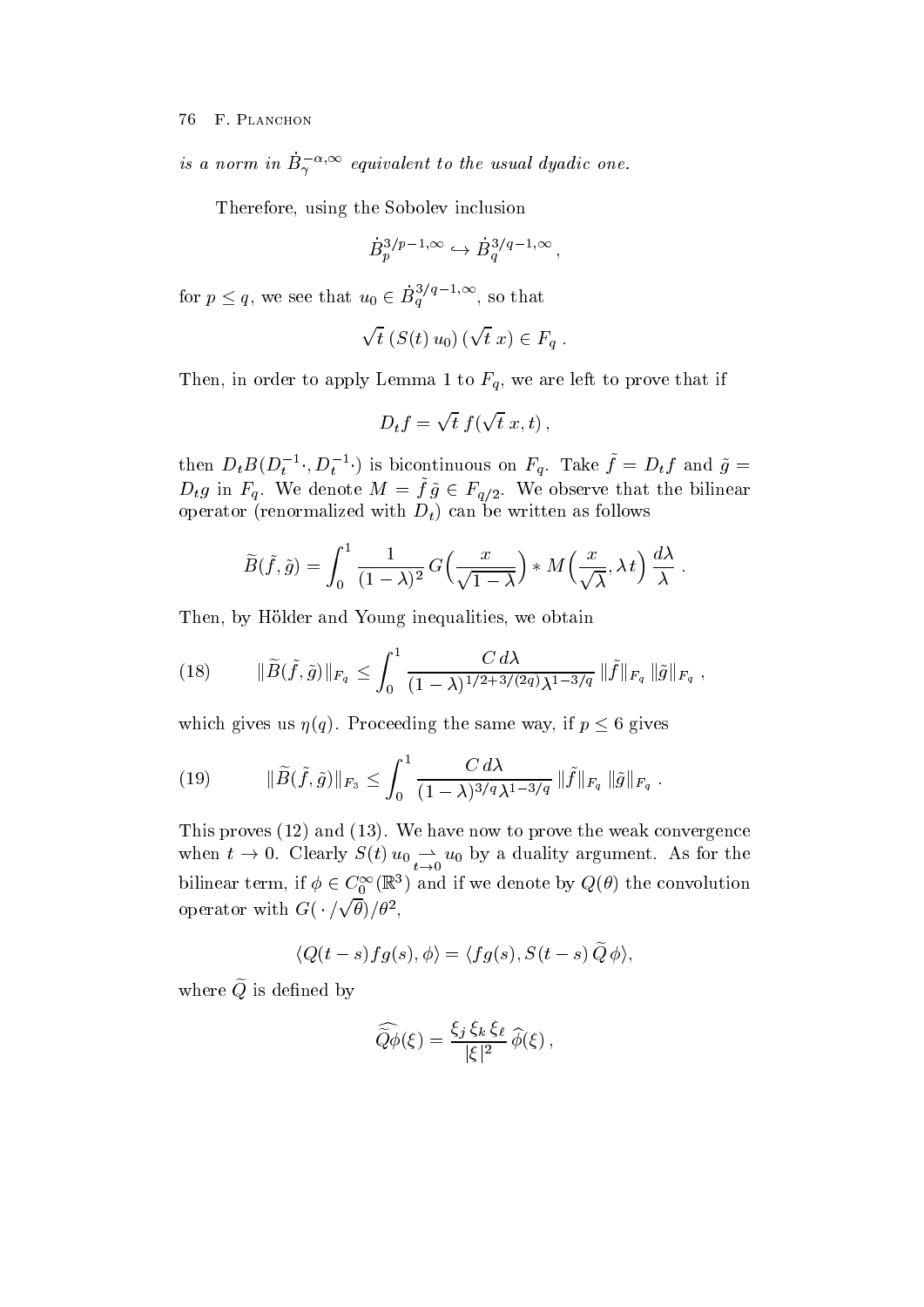so that  $Q\phi \in L^*$ , like the function G defined previously. Therefore  $S(t-s)Q\varphi$  is (uniformly in  $t-s$ ) in  $L'$ , with  $1/\gamma + 2/q = 1$ . Thus

(20)  
\n
$$
\left| \left\langle \int_0^t Q(t-s) \, fg(s) \, ds, \phi \right\rangle \right|
$$
\n
$$
\leq C \int_0^t \|fg(s)\|_{L^{q/2}} \, ds
$$

(21) 
$$
\leq C \int_0^t \frac{ds}{s^{1-3/q}} \|\tilde{f}\|_{F_q} \|\tilde{g}\|_{F_q}
$$

$$
\leq C \, t^{3/q} \longrightarrow 0 \; .
$$

The uniqueness part of the theorem follows from the construction part so we have proved the Theorem 1, in the case where  $p = q$ , with q for which is verified we need that the solution is verified we actually the solution  $\mu$ satisfies

(23) 
$$
\sqrt{t} u(\sqrt{t} x, t) \in F_{q'}, \quad \text{for all } q' \geq p, q > 3,
$$

and that moreover the bilinear term  $w$  satisfies

(24) 
$$
\sqrt{t} w(\sqrt{t} x, t) \in F_{q'}, \quad \text{for } \frac{p}{2} < q' \leq p.
$$

 is of course true for the linear part Then the bilinear term is in  $F_{p/2}$  and in  $F_q$  for the particular q we have fixed. And by interpolation between  $F_{p/2}$  and  $F_q$  it is in all  $F_{q'}$  with  $p/2 \le q \le q$ . We are left to prove (25) for the bilinear term when  $q > q$ . An easy modification of takes care of this situation of the third the situation of the situation of the situation of the situation of the situation of the situation of the situation of the situation of the situation of the situation of the situat

$$
(25) \quad \|\widetilde{B}(\tilde{f},\tilde{g})\|_{F_{q'}} \le \int_0^1 \frac{C d\lambda}{(1-\lambda)^{1/2+3/q-3/(2q')}\lambda^{1-3/q}} \|\tilde{f}\|_{F_q} \|\tilde{g}\|_{F_q}
$$

and if  $q > 0$  we get all the  $q > q$ . Otherwise, we have to proceed in several steps to reach a value  $q \geq 0$ . Tote that the great amount of exibility provided by intervals of type  $\mathcal{A}$  . The contract of type  $\mathcal{A}$  is to obtain the contract of type  $\mathcal{A}$ this result in many different ways. In particular, we could establish the bicontinuity of the renormalized operator from  $F_q \times F'_q$  to  $F'_q$  and carry along the fixed point iterations all the properties we want, provided the different continuity constants verify inequalities in the correct way.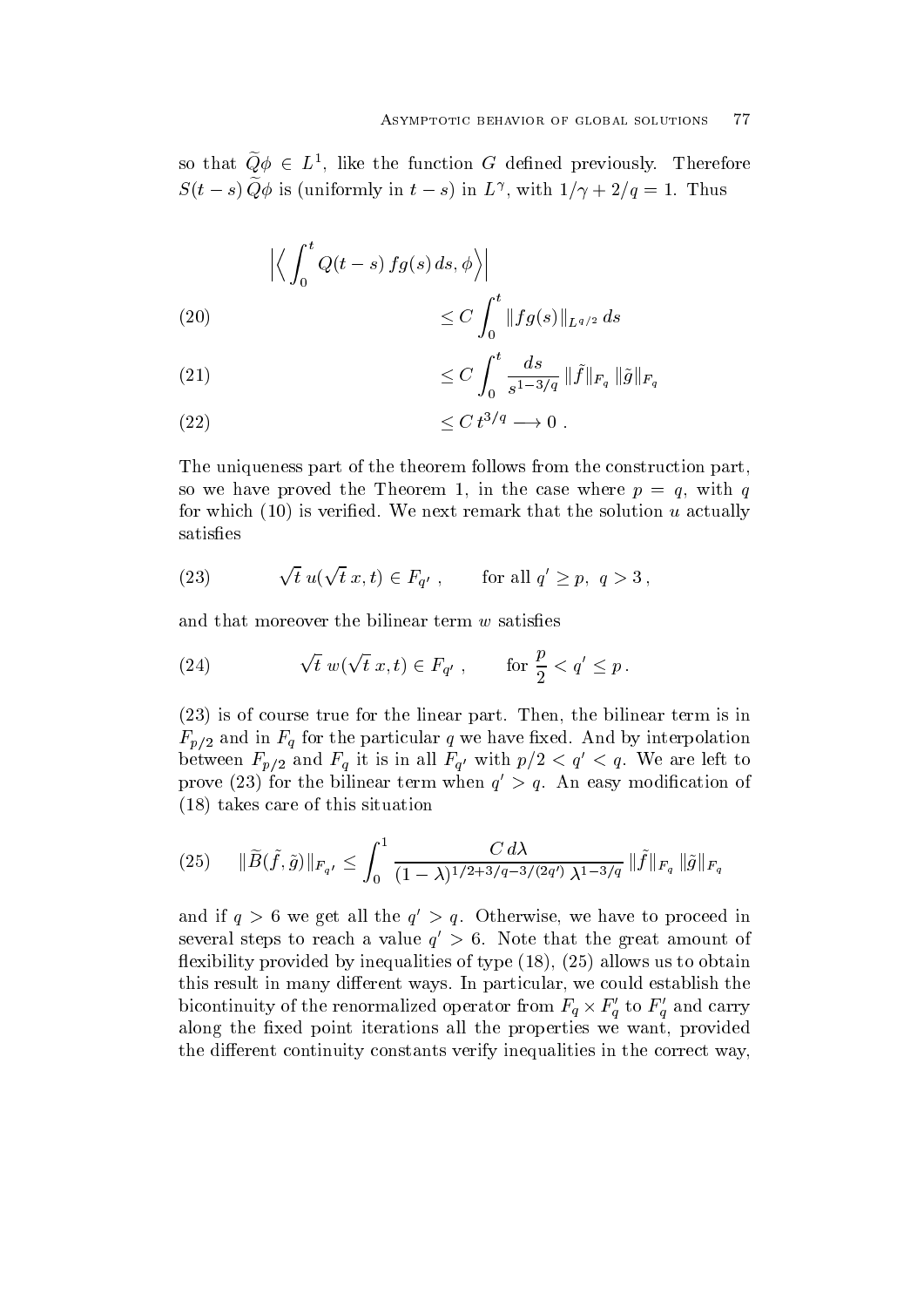which happens to be the case. By the way, we remark that initial data in the the space  $L^{+,-}$  are included. In fact, we have the following embedding

### Theorem 2.

$$
L^{3,\infty}(\mathbb{R}^3) \hookrightarrow \dot{B}_p^{-(1-3/p),\infty} ,
$$

for an  $p > 0$ .

In order to prove this, we will make use of the following characterization of weak Lebesgue spaces

$$
f \in L^{3,\infty}
$$
 if and only if  $\int_E |f(x)| dx \le C |E|^{2/3}$ ,

for all Borel sets E. In particular, if  $\varphi \in \mathcal{S}$  then  $\varphi * f \in L^{\infty}$ , and therefore is in  $L^p$ , for all  $p > 3$ . In fact  $\varphi * f \in L^{3,\infty}$ , and all bounded functions in  $L^{\gamma+\gamma}$  are also in  $L^{\rho}$ , as the following estimate shows

$$
\sum_{j\geq 0} 2^{-jp} | \{x: 2^{-j} \leq |g| \leq 2^{-j+1} | \} \leq C \sum_{j\geq 0} 2^{j(3-p)} < +\infty.
$$

Thus

$$
S_j(f) = 2^{3j} \int \varphi(2^j x - 2^j y) f(y) dy
$$
  
= 
$$
\int \varphi(2^j x - y) f(2^{-j} y) dy
$$
  
= 
$$
2^j \int \varphi(2^j x - y) 2^{-j} f(2^{-j} y) dy
$$
  
= 
$$
2^j h(2^j x).
$$

Also, as *n* and *f* have the same norm in  $L^{\gamma,\gamma}$ , we obtain

$$
||S_j(f)||_{L^p} \le 2^{1-3/p} ||f||_{L^{3,\infty}},
$$

which achieves the proof.

Now that we have solutions in the proper functional setting, we can study the asymptotic behavior of these solutions We begin with a definition: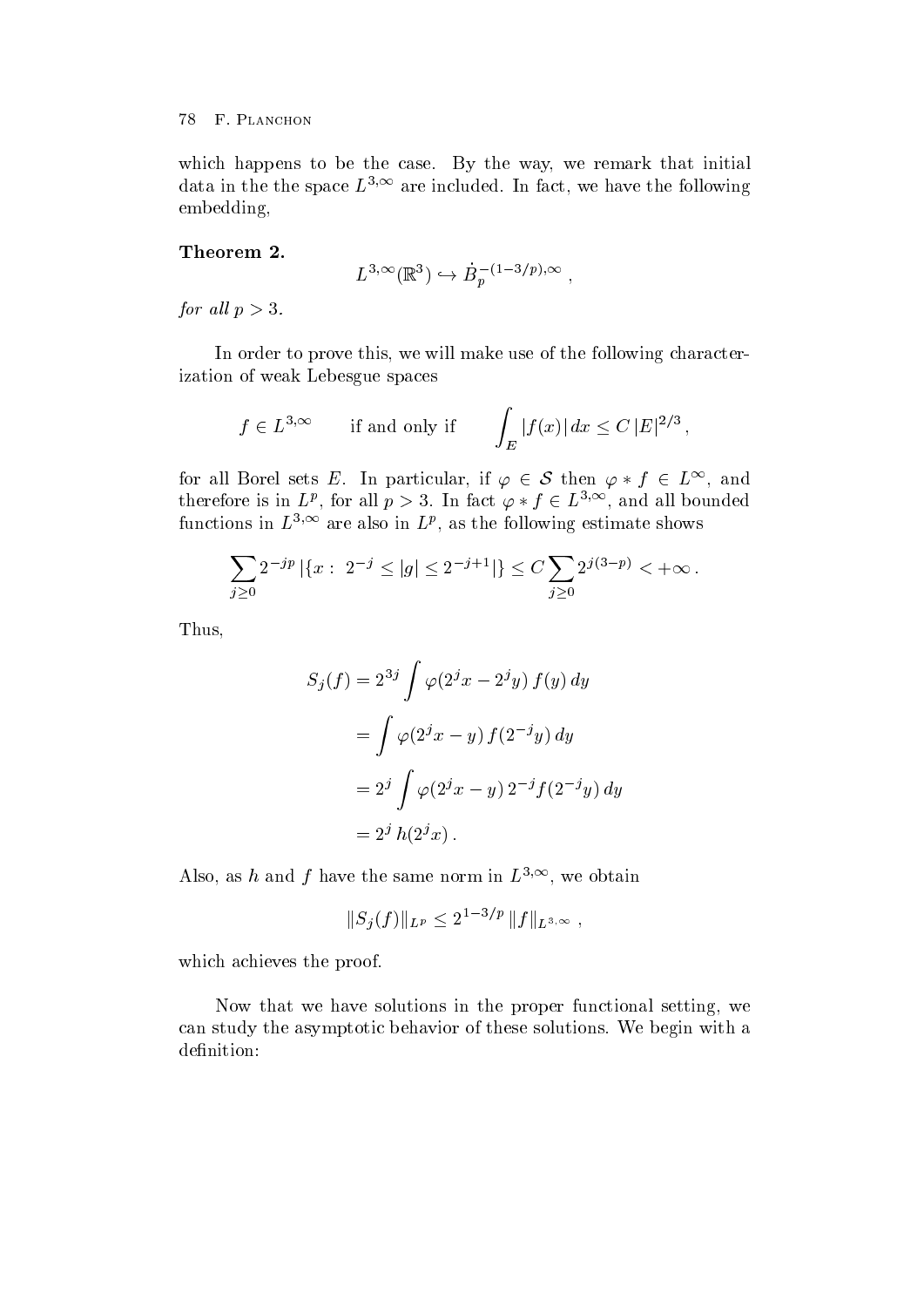**Demintion 2.** We say that  $u(x, t)$  converges in Let norm to a function V x if and only if one ofthe two equivalent conditions is satised

1) For all compact intervals  $|a, b| \subset (0 + \infty)$ 

$$
u_{\lambda}(x,t) \xrightarrow{L^p(dx)} \frac{1}{\sqrt{t}} V\left(\frac{x}{\sqrt{t}}\right), \quad \text{as } \lambda \to \infty,
$$

uniformly for  $t \in [a, b]$ 

2)  $\sqrt{t} u(\sqrt{t} x,t) \stackrel{L^r(ax)}{\longrightarrow} V(x)$ , as  $t \longrightarrow \infty$ .

Then we will show the following

**Theorem 3.** Let us take  $3 \le p \le +\infty$ . Let  $u(x, t)$  be a solution of (1) such that the such that the such a set of the such a set of the such a set of the such a set of the such a set

(28) 
$$
\sup_{t>0} \|\sqrt{t} u(\sqrt{t} x,t)\|_{L^p} < +\infty
$$

and

(29) 
$$
u(x,t)
$$
 converges weakly to  $u_0(x)$  when  $t \to 0$ .

If

$$
(30) \t u "converges in Lp norm" to V,
$$

then the initial data  $u_0(x)$  belongs to  $B_p^{-(1-3/p),\infty}$ ,  $V(x/\sqrt{t})/\sqrt{t}$  is a solving the solution of  $\mathbf{r}$  and  $\mathbf{r}$ 

 $(31)$  $S(t)u_0$  converges in  $L^p$  norm to  $v_1(x)$ ,

where  $\mathbf{y} = \mathbf{y}$  is the initial data of the selfs in the initial data of the selfs in the selfsimilar of the selfs in the selfs in the selfs in the selfs in the selfs in the selfs in the selfs in the selfs in the sel solution

Note that we did not make any smallness assumption on the initial data. In other respects, when  $u_0 \in B_p$   $\longrightarrow$   $\rightarrow$   $\rightarrow$  the condition (31) implies that

 $(32)$  $\lambda u_0(\lambda x)$  converges weakly to  $v_0$  when  $\lambda \longrightarrow 0$ ,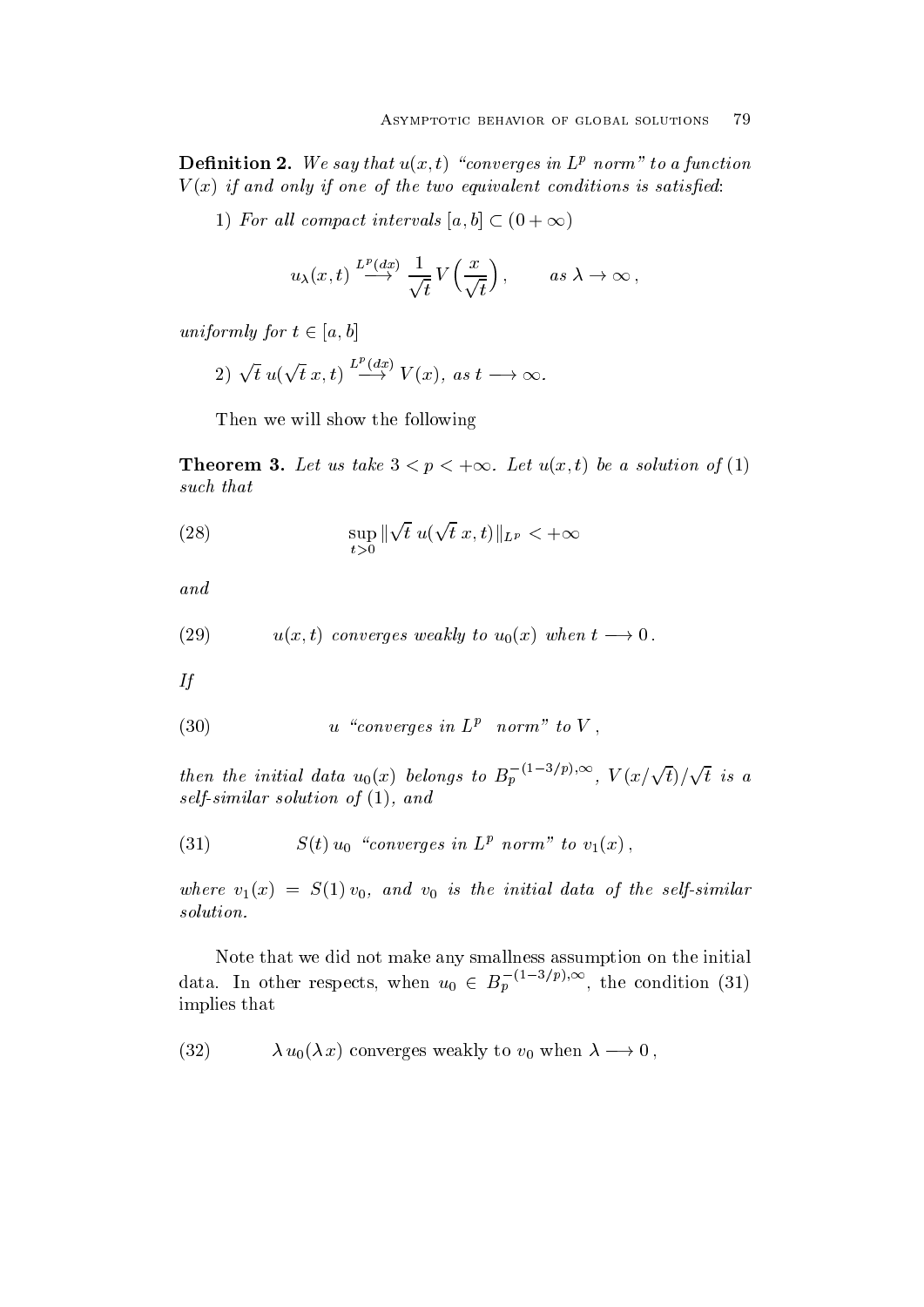but this is not equivalent, and we postpone the discussion on that matter to Section 3. We recall that the integral equation is

$$
\sqrt{t} u(\sqrt{t} x, t)
$$
  
=  $\sqrt{t} (S(t) u_0)(\sqrt{t} x) - \int_0^t \mathbb{P}D_t(S(t-s) \nabla \cdot u \otimes u(s)) ds.$ 

Let us denote  $U(t) = \sqrt{t} u(\sqrt{t} x, t)$ . Then we have

$$
U(t) = \sqrt{t} \ (S(t) u_0)(\sqrt{t} x) - \widetilde{B}(U, U)(t) \,,
$$

where we still use the usual notation for the bilinear operator. By hypothesis

$$
M = U \otimes U \xrightarrow{L^{p/2}} N = V \otimes V.
$$

We consider the difference

(34) 
$$
\Delta_t(x) = \int_0^1 \frac{1}{(1-\lambda)^2} G\left(\frac{x}{\sqrt{1-\lambda}}\right) * \left(M\left(\frac{x}{\sqrt{\lambda}}, \lambda t\right) - N\left(\frac{x}{\sqrt{\lambda}}\right)\right) \frac{d\lambda}{\lambda},
$$

and we want to estimate the  $L^r$ -norm. Let

$$
\omega(t) = ||M(x,t) - N(x)||_{L^{p/2}} ,
$$

so

$$
\left\|M\Big(\frac{x}{\sqrt{t}}, \lambda t\Big) - N\Big(\frac{x}{\sqrt{\lambda}}\Big)\right\|_{p/2} = \lambda^{3/p} \,\omega(\lambda \, t) \,,
$$

and therefore

(35) 
$$
\|\Delta_t(x)\|_{L^p} \le C \int_0^1 \frac{\omega(\lambda t) d\lambda}{(1-\lambda)^{1/2+3/(2p)} \lambda^{1-3/p}}.
$$

where the contract of the theoretical contracts of the contracts of the contracts of the contracts of the contracts of the contracts of the contracts of the contracts of the contracts of the contracts of the contracts of t

$$
(1 - \lambda)^{-1/2 - 3/(2p)} \lambda^{3/p - 1} \in L^1(0, 1),
$$

when  $p > 3$ , so we can apply the Lebesgue theorem and obtain

$$
\lim_{t\longrightarrow\infty}\|\Delta_t(x)\|_{L^p}=0.
$$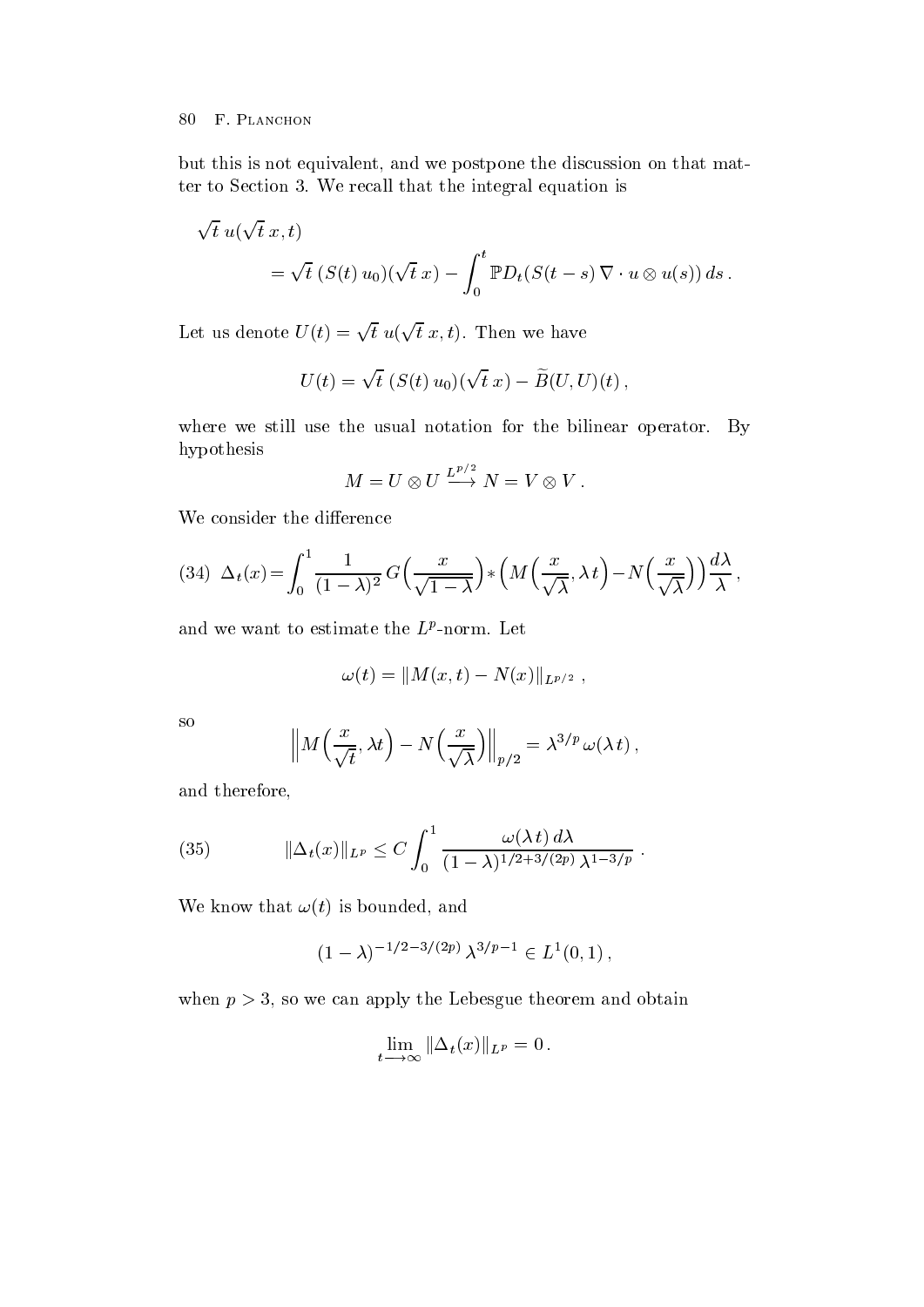Therefore, the bilinear term becomes

$$
\frac{1}{\sqrt{t}} W\left(\frac{x}{\sqrt{t}}\right) + o(1) ,
$$

with

$$
W(x) = \int_0^1 \frac{1}{(1-\lambda)^2} G\left(\frac{x}{\sqrt{1-\lambda}}\right) * N\left(\frac{x}{\sqrt{\lambda}}\right) \frac{d\lambda}{\lambda}.
$$

<u>external from the candal contract and</u>

(36) 
$$
V(x) = t^{1/2} (S(t) u_0)(\sqrt{t} x) - W(x) + o(1).
$$

We see that the Fourier transform of  $\sqrt{t}$   $(S(t) u_0)(\sqrt{t} x)$  is

$$
\frac{1}{t} e^{-|\xi|^2} \hat{u}_0\left(\frac{\xi}{\sqrt{t}}\right),
$$

which converges in  $\mathcal{F}L^p$  to a distribution. Therefore,  $\hat{u}_0(\xi/\sqrt{t})/t$  converges weakly to v $0\leq\ell$  , one channel means of  $\ell$  and  $\ell$  and  $\ell$  and  $\ell$ 

(37) 
$$
\left\|\sqrt{t}\left(S(t) u_0\right)(\sqrt{t} x)\right\|_{L^p} \leq C < +\infty, \quad \text{for all } t > 0.
$$

Hence

(38) 
$$
\sup_{t>0} t^{1/2-3/(2p)} ||S(t) u_0||_{L^p} \leq C,
$$

which is equivalent to  $u_0 \in B_p^{\gamma(F-1)\gamma}$ . Then for all  $\lambda, u_{0,\lambda} \in B_p^{\gamma(F-1)\gamma}$ , and

$$
||u_{0,\lambda}||_{\dot{B}_p^{3/p-1,\infty}} = ||u_0||_{\dot{B}_p^{3/p-1,\infty}},
$$

so that we can extract a subsequence which converges to  $v_0$  in the space of tempered distribution, actually the convergence is in the sense of the topology  $\sigma(B_n^{\gamma(F_1)})^{\gamma(F_1)}$ ,  $B_n^{\gamma(F_1)}$ ). The Then because the limit is unique weakened by the limit is unique weakened by the limit is unique weakened by the  $\mathbf{h}$  and v  $\mathbf{v}$  v  $\mathbf{v}$  , which are written sequence converges weaking to v  $\mathbf{v}$ , which moreover  $v_0(x)$  belongs to  $B_p^{\gamma(F_1, \gamma(F_2, \gamma(F_1))}$ . We remark that  $v_0$  is necessarily homogeneous of degree - Is actually is actually a solution of the V is actually and the solution of the V is a  $\alpha$  , where  $\alpha$  is the set up to the set up the set up the set up the set up the set up the set up the set up to the set up to the set up to the set up to the set up to the set up to the set up to the set up to the set  $\alpha$  and  $\alpha$  and  $\alpha$  and  $\alpha$  and  $\alpha$  and indeed, for inequality  $\alpha$ ,

$$
\lambda u(\lambda x, \lambda^2 t) \xrightarrow[\lambda \to +\infty]{L^p} \frac{1}{\sqrt{t}} V\left(\frac{x}{\sqrt{t}}\right).
$$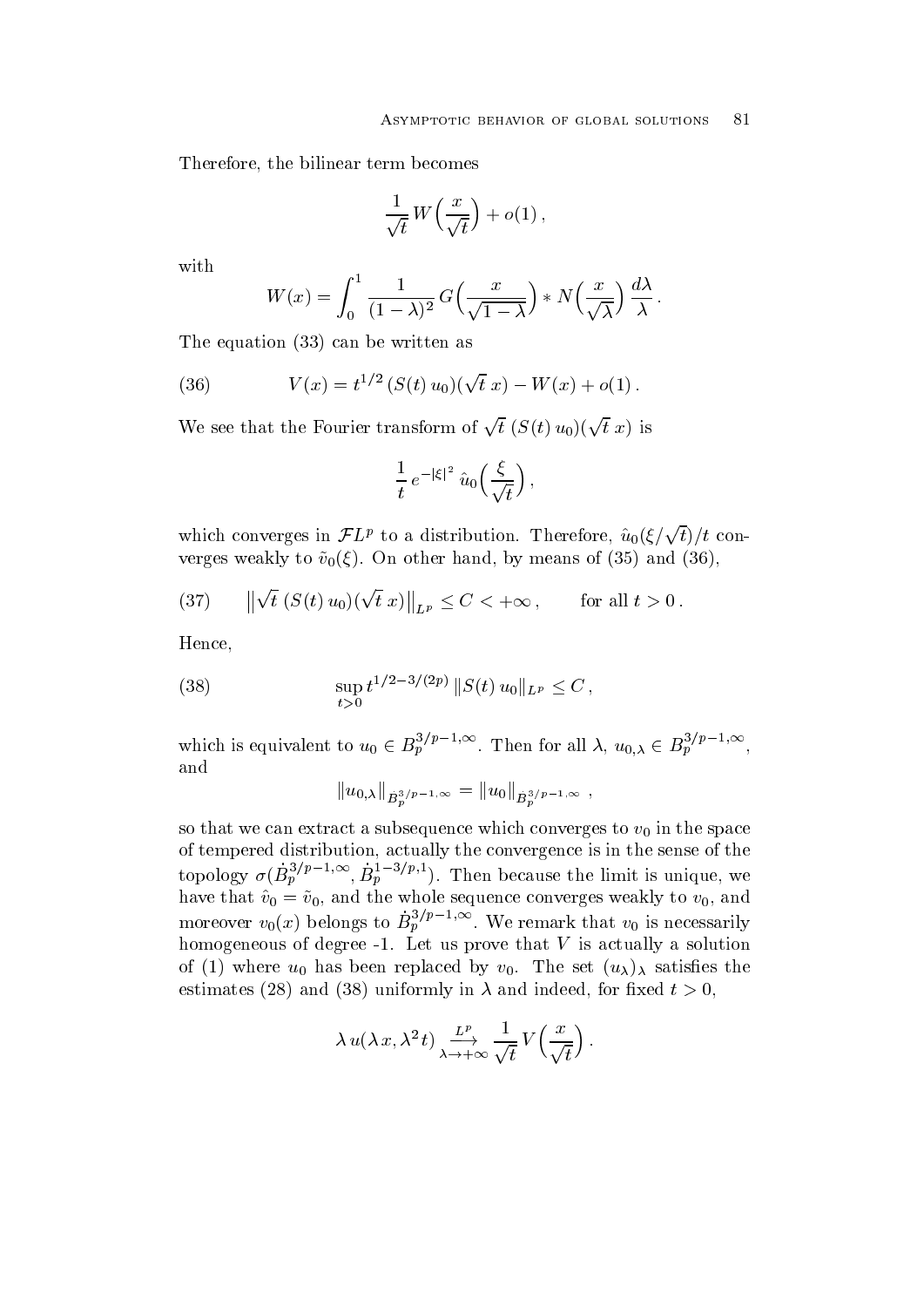Therefore if we pass to the limit in the equation in the equation  $\mathcal{N} = \mathcal{N}$ by  $u_{\lambda}$ , we obtain

(39) 
$$
\frac{1}{\sqrt{t}}V\left(\frac{x}{\sqrt{t}}\right) = S(t) v_0 - \int_0^t \mathbb{P}S(t-s)\nabla \cdot V(s) \otimes V(s) ds.
$$

We see that

$$
\lim_{t \downarrow 0} \frac{1}{\sqrt{t}} V\left(\frac{x}{\sqrt{t}}\right) = v_0
$$

weakly, which can be obtained in the same way as in the proof of Theorem 

### - Initial data and asymptotic convergence-

Theorem 3 was the easy part of the study. In some sense, if we have a convergence to a function, then this function must be a selfsimilar solution whose initial data is obtained in a natural way from the initial data namely the weak limit of the rescaled initial data It would be nice if the existence of such a weak limit was enough to ensure convergence toward a self-similar solution United States in the self-solution United States in the self-self-s and this is the purpose of Proposition 4 to explain why. Nevertheless, we can obtain a necessary and sufficient condition in order to obtain this converse to the Theorem 3. We have seen in the first theorem  $\alpha$  is useful to see the solution  $\alpha(x, t)$  as the sum of two terms  $u(x, v) = D(v) u_0 + w(x, v)$ , the heat term which gives a tendency, and the bilinear term which is some sort of fluctuation, more regular than the linear term We will do the same for the self-similar solution so that

$$
v(x,t) = \frac{1}{\sqrt{t}} V\left(\frac{x}{\sqrt{t}}\right) = S(t) v_0 + \frac{1}{\sqrt{t}} W\left(\frac{x}{\sqrt{t}}\right).
$$

**Theorem 4.** Let  $u_0$  be in  $B_p^{\nu_1 p_1} \xrightarrow{\infty} \nabla \cdot u_0 = 0, 3 \leq p \leq +\infty$ , such  $t$  *that* for some  $q > p$ .

$$
\|u_0\|_{\dot{B}^{3/q-1,\infty}_q}<\eta(q)\,.
$$

Moreover, suppose that there exists  $r, r \geq p$  and  $r > 3$ , such that

(40) 
$$
S(t) u_0 \text{ "converges in } L^r \text{ norm" to } v_1(x).
$$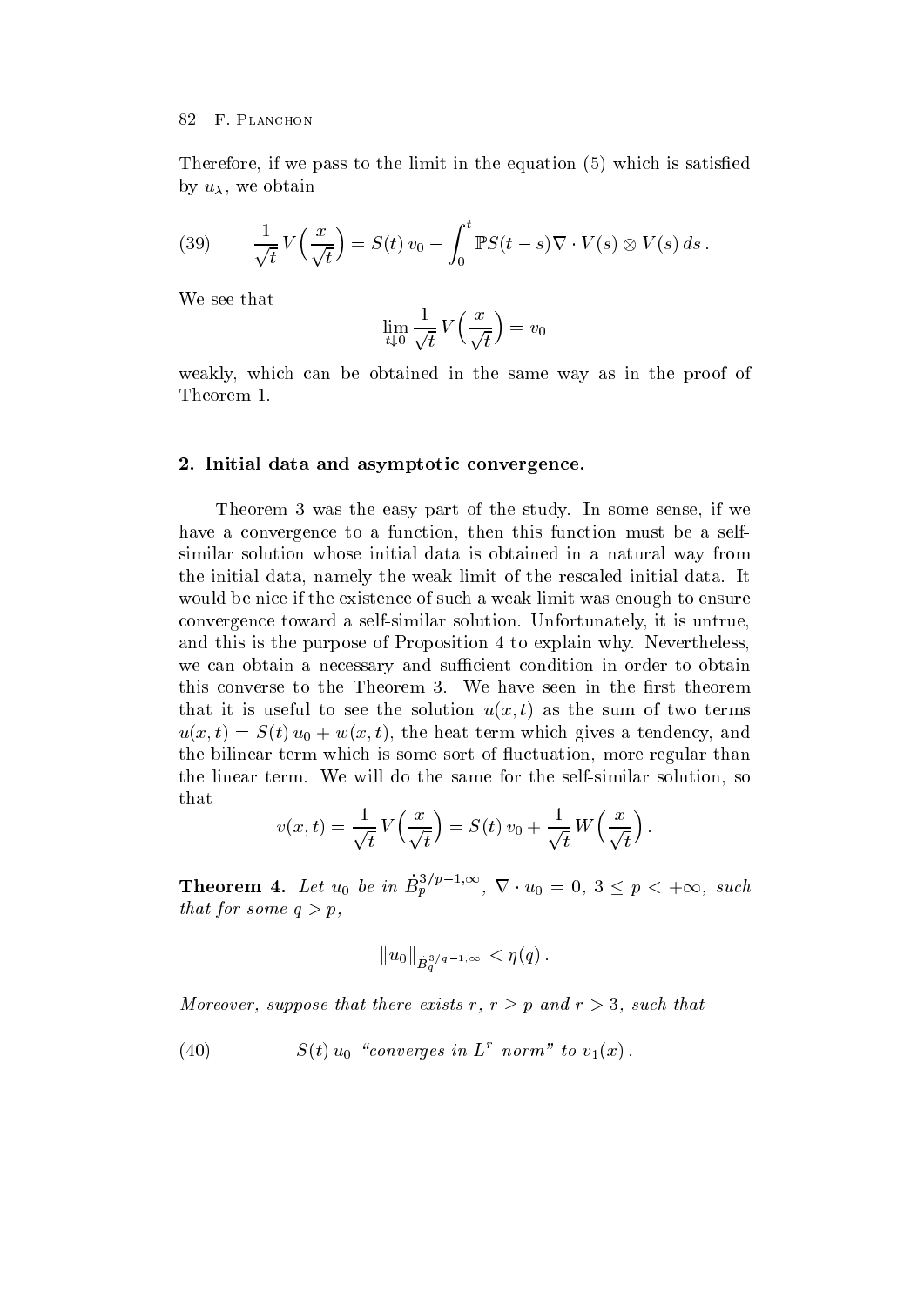Then  $\alpha$   $u_0(\alpha x)$  converges weakly to a function valuation that  $v_1 = \beta(1/v_0)$ . Further, if  $u(x,t)$  is the solution of (1) with initial data  $u_0$ ,  $V(x/\sqrt{t})/\sqrt{t}$ is the solution with initial data v-

(41) 
$$
\lim_{t \to \infty} t^{1/2 - 3/(2\tilde{q})} \| u(x, t) - \frac{1}{\sqrt{t}} V\left(\frac{x}{\sqrt{t}}\right) \|_{L^{\tilde{q}}} = 0,
$$

for all  $\tilde{q} \geq p$ ,  $\tilde{q} > 3$  and, if  $p \leq 6$ 

(42) 
$$
\lim_{t \to \infty} \left\| w(x, t) - \frac{1}{\sqrt{t}} W\left(\frac{x}{\sqrt{t}}\right) \right\|_{L^3} = 0.
$$

We remark first that the case  $u_0 \in L^{\circ}$  leads to  $v_1 = 0$ , so that v <sup>V</sup> In this case and become the usual estimates see , we shall assume that reference that refers the second second second second second second second second s the convergence (40) is in  $L^4$ ,  $q > p$  (and even  $q = p$  if  $p > 3$ ). In fact  $\sqrt{t}$   $(S(t) u_0)(\sqrt{t} x)$  is bounded for the norm  $\|\cdot\|_{L^{\tilde{q}}}$ , for all  $\tilde{q} > p$ , as  $B_p^{\gamma}$   $\rightarrow$   $B_{\tilde{g}}^{\gamma}$  . Therefore, we conclude by interpolation between  $L^r$  and  $L^r$  norms or between  $L^r$  and  $L^{r^r}$ .

We obtained

**Lemma 2.** Let  $f \in B_p^{\omega_p} \longrightarrow \infty$ ,  $p > 3$ , such that for some  $r \geq p$ ,

$$
\lim_{t \to \infty} t^{1/2 - 3/(2r)} ||S(t) f||_{L^r} = 0.
$$

Then, for all  $\tilde{q} \geq p$ 

(43) 
$$
\lim_{t \to \infty} t^{1/2 - 3/(2\tilde{q})} ||S(t) f||_{L^{\tilde{q}}} = 0.
$$

From the proof of the Theorem 3, we already know that  $v_0$ , which is the weak limit of  $u_{0,\lambda}$ , belongs to the same Besov spaces as  $u_0$ . Therefore

$$
\|v_0\|_{\dot{B}^{3/q-1,\infty}_q}=\|u_0\|_{\dot{B}^{3/q-1,\infty}_q}<\eta(q)\,.
$$

Furthermore we obtain the solutions  $u(x,t)$  and  $V(x/\sqrt{t})/\sqrt{t}$  by applying the Theorem 1, which used a fixed point argument. If we denote by  $u^{\ldots}$ , respectively  $V^{\ldots}$ , the successive approximations of  $u$ , respectively V we remark that

$$
u^{(1)}(x,t) = S(t) u_0 ,
$$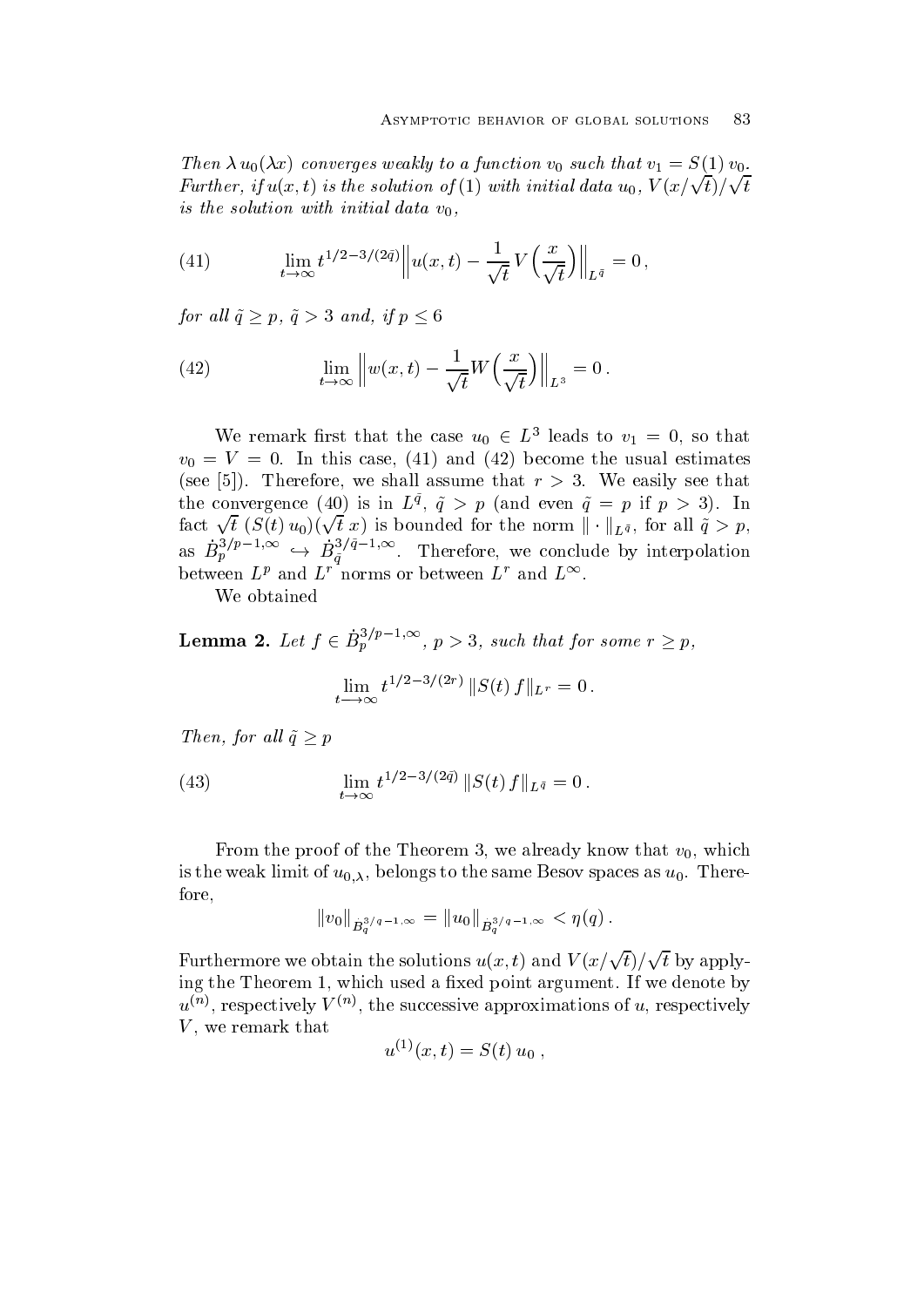respectively

$$
\frac{1}{\sqrt{t}} V^{(1)}\left(\frac{x}{\sqrt{t}}\right) = \frac{1}{\sqrt{t}} \left(S(1) v_0\right)\left(\frac{x}{\sqrt{t}}\right).
$$

If we recall that

$$
u^{(n+1)}(x,t) = S(t) u_0 - \int_0^t \mathbb{P}S(t-s) \nabla \cdot (u^{(n)} \otimes u^{(n)})(s) ds,
$$

we see from the form the see from the game for a set of the see for the seed in that

(44) 
$$
\sqrt{t} u^{(n)}(\sqrt{t} x, t) \xrightarrow{L^q} V^{(n)}(x)
$$
.

This can be done using the estimates obtained in the proof of Theorem Recall that we obtained a estimation on St u using an estimation on  $u$  and the equation. Here, the same technique applies, but we know and is defined on St  $\sim$  (  $\cdot$  ) and define the estimation under the estimation unit  $\sim$   $\mu$   $\pm$  1 and  $\sim$  0 the equation Then by means of an estimates like  $\mathcal{A}$  and  $\mathcal{A}$  and  $\mathcal{A}$  and  $\mathcal{A}$ the dominated convergence theorem, we obtain

(45) 
$$
\sqrt{t} B(u^{(n)}, u^{(x)})(\sqrt{t} x, t) \xrightarrow{L^3} B(V^{(n)}, V^{(n)}) .
$$

Therefore, splitting

$$
u(x,t) - \frac{1}{\sqrt{t}} V\left(\frac{x}{\sqrt{t}}\right) = (u - u^{(n)}) + (V^{(n)} - V) + (u^{(n)} - V^{(n)}),
$$

we conclude with an  $\mathbf{v}_i$  of  $\mathbf{w}_i$  and the conclusion  $\mathbf{v}_i$  are  $\mathbf{v}_i$  and  $\mathbf{v}_i$  and  $\mathbf{v}_i$  are  $\mathbf{v}_i$  and  $\mathbf{v}_i$  and  $\mathbf{v}_i$  are  $\mathbf{v}_i$  and  $\mathbf{v}_i$  and  $\mathbf{v}_i$  and  $\mathbf{v}_i$  and  $\mathbf{$  $\gamma$  we have chosen we have chosen the same result for all  $\alpha$  by interpretations of all  $\alpha$ between various  $L^+$  norms, as in Lemma 2. We obtain (42) using (45) in the same way

### - Understanding the condition on the initial data-

we might ask about the meaning of condition  $\mathcal{C}$ tionship with the remark we made previously. Let us first introduce an equivalent definition of our Besov spaces  $B_n \stackrel{\cdot}{\cdot} \stackrel{\cdot}{\cdot} \stackrel{\cdot}{\cdot} \stackrel{\cdot}{\cdot} \stackrel{\cdot}{\cdot} \cdots$ ,  $p > 3$ .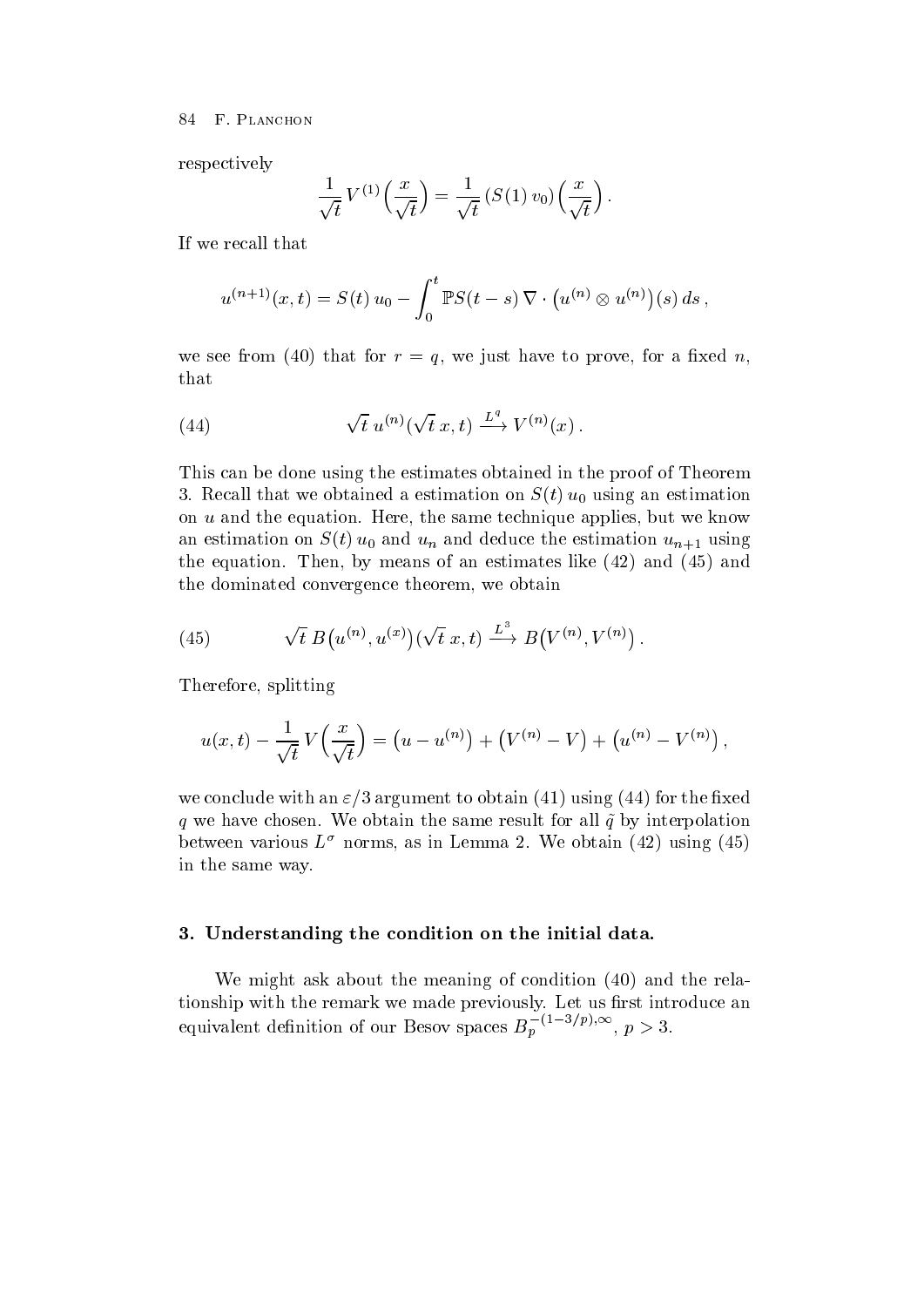**Proposition 2.** Let  $\{\psi_{\varepsilon_i}\}_\varepsilon$  be a set of 7 wavelets such that the set  $\{\psi_{\varepsilon}(2^jx-k)\}_{\varepsilon,j,k\in\mathbb{Z}}$  is an orthogonal basis of  $L^2(\mathbb{R}^3)$ . Then if

$$
f(x) = \sum_{\varepsilon,j,k} \alpha_{\varepsilon}(j,k) 2^{j} \psi_{\varepsilon}(2^{j}x - k),
$$

 $f \in B_n$  is equivalent to

$$
\sup_j \left( \sum_k |\alpha_\varepsilon(j,k)|^p \right)^{1/p} < +\infty \, .
$$

Then we have

**I TOPOSITION 0.** The following two conditions are equivalent,

 $\mu$   $\alpha_{\varepsilon}(f, \nu)$  are the wavelets coefficients of f under the previous normalization and the state of the state of the state of the state of the state of the state of the state of the s

(46) 
$$
f \in B_p^{-(1-3/p),\infty}
$$
,  $3 < p < +\infty$ ,

 $\blacksquare$  satisfying the same satisfying the same satisfying the same satisfying the same satisfying the same satisfying the same satisfying the same satisfying the same satisfying the same satisfying the same satisfying the

(47) 
$$
\lambda f(\lambda x)
$$
 converges weakly to 0,

and

(48) 
$$
\lim_{j \to -\infty} \left( \sum_{k} |\alpha_{\varepsilon}(j,k)|^{p} \right)^{1/p} = 0.
$$

The function fraction for the function of the function of  $\mathcal{F}_1$ 

(49) 
$$
\lim_{t \to +\infty} t^{1/2 - 3/(2p)} \|S(t)f\|_{L^p} = 0.
$$

Using the previous propositions, we will later prove the promised Proposition which explains why the condition is necessary and sufficient in order to obtain Theorem 4. It is in fact deeply linked to the nature of the functional space we are using, rather than to the equation itself. On the other hand, no other pathological examples are known to the author other than those constructed in the proof of this proposition. On simple practical examples, where we start with a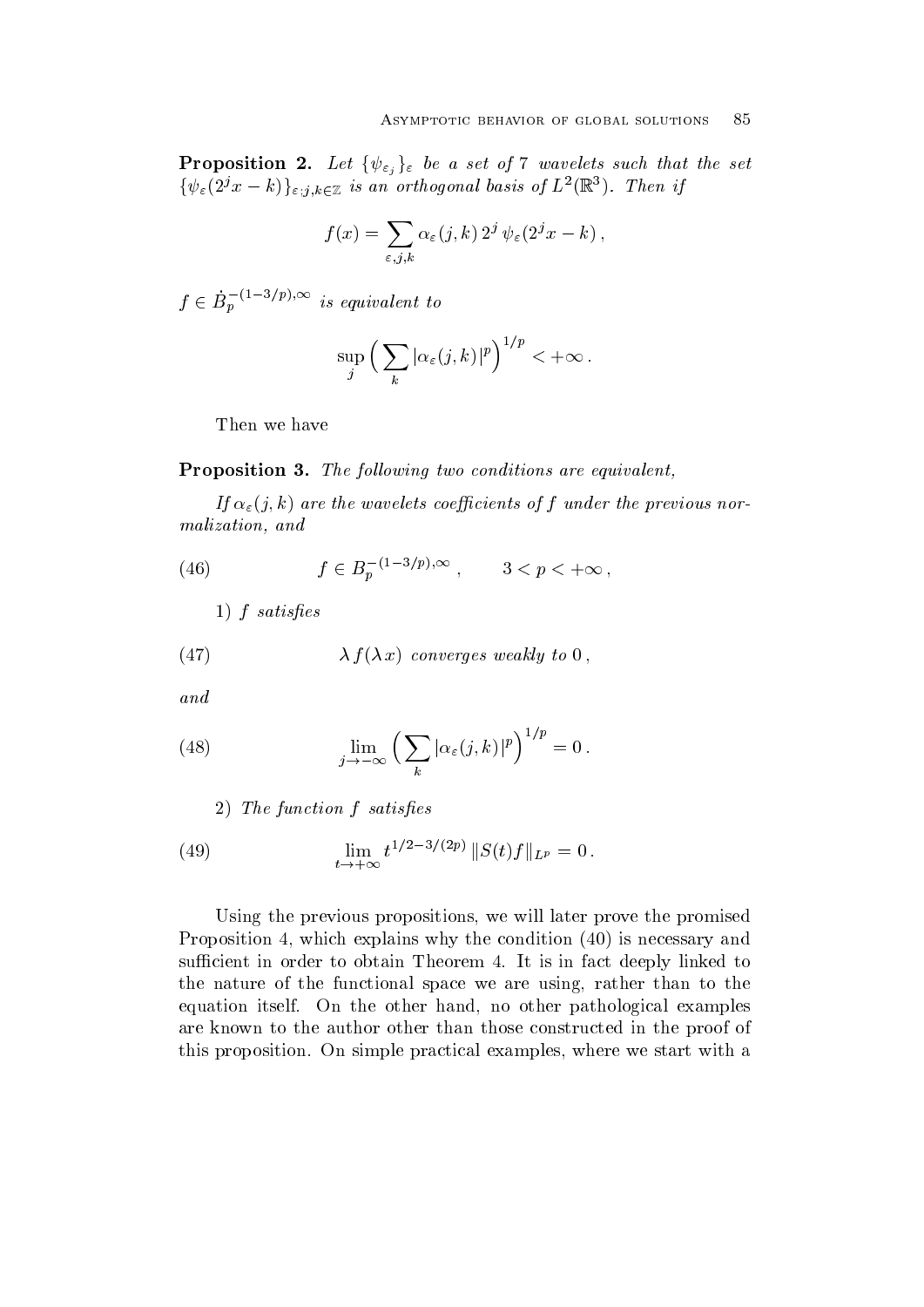rather regular initial data, the condition will be fulfilled. Let us give an example, where we forget about the divergence free vectors and deal with a scalar function for sake of simplicity. Take

$$
u_0(x) = \frac{\varepsilon}{1+|x|} \; ,
$$

then, by rescaling it converges weakly to

$$
v_0(x) = \frac{\varepsilon}{|x|} \; .
$$

We put an  $\varepsilon$  in order to comply with the smallness assumption. Then the condition (40) is verified, because the difference  $v = u_0 - v_0$  belongs to  $L^2$  outside of the unit ball, so that the solution of the heat equation with initial data  $\delta(x)$  has its  $L^3(\mathbb{R}^3 \setminus B(0,1))$  norm going to zero as time goes to innity and by Sobolevs embedding we get In other words, what matters is the behavior of the initial data for low frequencies

**Proposition 4.** There exists a function  $f \in B_3^{\gamma,\infty}(\mathbb{R}^n)$ , such the  $3 \quad (\mathbb{R})$ , such that  $\lambda$  f( $\lambda$  x) converges weakly to U when  $\lambda \to +\infty$ , but such that, if  $p > 3$ 

$$
\lim_{\lambda \to \infty} ||S(1) (\lambda f(\lambda x))||_{L^p} \neq 0.
$$

We will now prove Proposition 3. Proposition 2 is nothing else than the usual characterization of Besov spaces with wavelets coefficients  $N$  only changed the normalization  $\mathcal{M}$ Littlewood-Paley wavelets as dened in because they are closely related to Littlewood-Paley decomposition But the same results hold for any wavelets basis, provided it has sufficient regularity. Let us recall a few useful properties of these particular wavelets basis, as they will be used to the so-called scaling function of the so-called scaling function of the wavelet basis is an interest function  $\phi \in \mathcal{S}$ , such that  $\phi(\xi) = 1$  if  $-2\pi/3 < \xi < 2\pi/3$ ,  $\phi(\xi) = 0$  if  $4\pi/5 < \zeta, \varphi(\zeta)$  is even, positive and such that  $\varphi(\zeta) + \varphi(\zeta) - \zeta() = 1$  if The extension of operator Signal contracts of operators will be constructed to the Littlewood-City of the Littlewood analysis is an operator  $E_i$ , defined as follow:

Denition - The operator Ej is <sup>a</sup> sum of three terms-

$$
E_j = \Sigma_j + M_j \Delta_j^- + M_j^{-1} \Delta_j^+,
$$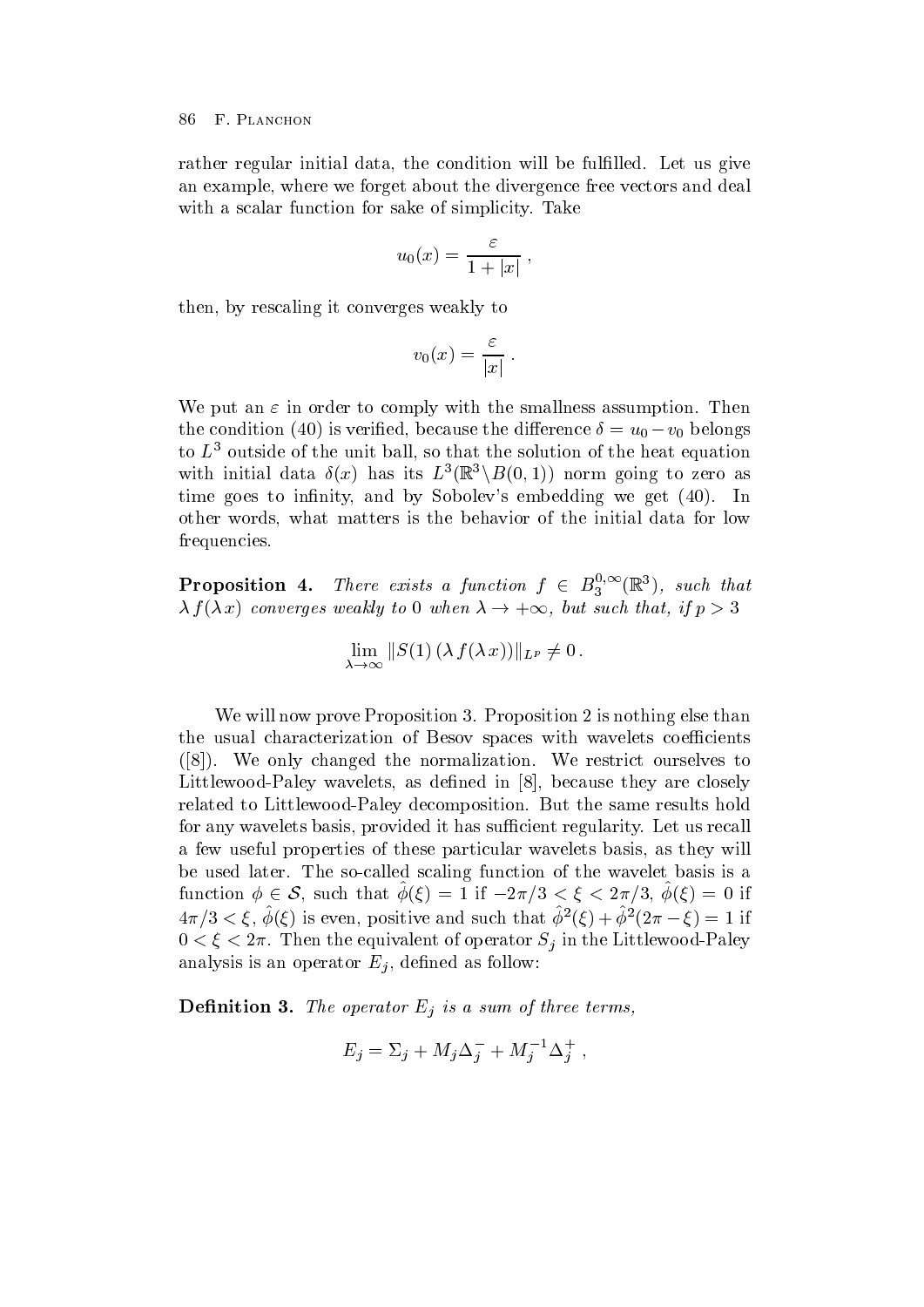where the three terms  $\varDelta_j$ ,  $\varDelta_j$  and  $\varDelta_j$  are the Fourier multipliers by  $\varphi$ <sup>-</sup>(2  $\Im$  5),  $\varphi$ (2  $\Im$  5)  $\varphi$ (2  $\Im$  (2  $\Im$  4), and  $\varphi$ (2  $\Im$  5)  $\varphi$ (2  $\Im$  5) (2n  $-\xi$ )). M\_ 18 the multiplication by  $\exp\left(2\pi i 2^x x\right)$ . We then define  $D_j = E_{j+1} - E_j$ , which is very close to the usual  $\equiv$  j from  $\equiv$   $j$  . The usual  $\equiv$ 

where the sees that the sees that the sees that the sees that the sees that the sees that the sees that the sees that the sees that the sees that the sees that the sees that the sees that the sees that the sees that the s

(50) 
$$
\lim_{\lambda \to \infty} ||S(1) (\lambda f(\lambda x))||_{L^p} = 0.
$$

Then, if  $\phi \in \mathcal{S}$  and supp  $\phi$  is compact,

(51) 
$$
\lim_{\lambda \to \infty} \|\phi * (\lambda f(\lambda x))\|_{L^p} = 0.
$$

We remark then that

(52) 
$$
\left(\sum_{\varepsilon,k} |\alpha_{j,k,\varepsilon}|^p\right)^{1/p} = ||D_0(\lambda f(\lambda x))||_{L^p},
$$

with  $\lambda = 2$ , and  $D_0$  defined as in  $\delta$ , p. 45. Then we know from (5) that  $D_0$  is a sum of operators like  $M\Delta$ , where M is a multiplication by an imaginary exponential, and  $\Delta$  is a convolution by a function whose Fourier transform is compactly supported. We deduce our result by using a converse that is true we recognize the support of the support of the support of the support of the support of the support of the support of the support of the support of the support of the support of the support of that for  $\phi$  as defined above,

$$
\lim_{\lambda \to \infty} \|\phi * f_\lambda\|_{L^p} = 0.
$$

Doing a rescaling and taking  $\lambda$  of the order of  $\lambda^-$  , we are left to prove that

$$
\lim_{N\to\infty}2^{N(1-3/p)}\Big\|\sum_{j<-N}\sum_{\varepsilon,k}\alpha_{f,k,\varepsilon}\,2^j\,\psi_\varepsilon(2^jx-k)\Big\|_{L^p}=0\,.
$$

The sum on  $\eta \leq -N$  being the convolution with  $\psi$ , if we assume the support or  $\varphi$  to be contained in the unit ball. However, for a fixed  $j$ 

$$
\Big\|\sum_{\varepsilon,k}\alpha_{\varepsilon,j,k} 2^j\,\psi_{\varepsilon}(2^jx-k)\Big\|_{L^p}\leq C\,2^{j(1-3/p)}\Big(\sum_{\varepsilon,k}|\alpha_{j,k,\varepsilon}|^p\Big)^{1/p}\,.
$$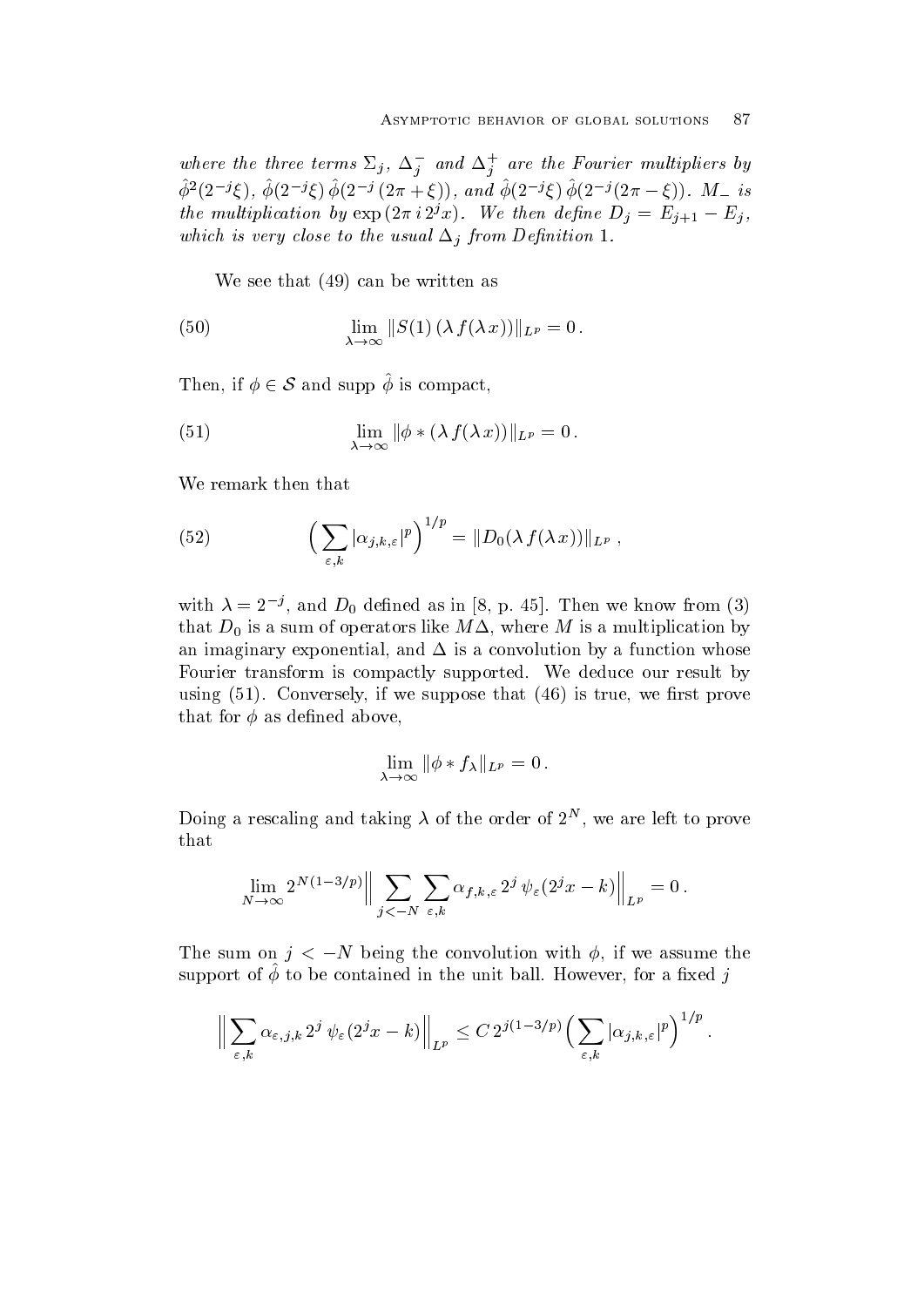Then, by means of  $(43)$ 

$$
\Big\|\sum_{k,\varepsilon}\alpha_{\varepsilon,j,k}\,2^j\,\psi_{\varepsilon}\,(2^jx-k)\Big\|_{L^p}\leq 2^{j(1-3/p)}\varepsilon_j\;,
$$

 $\cdots$  is a interestigate that  $\cdots$ Then

$$
2^{(1-3/p)N} \sum_{j \leq -N} \varepsilon_j 2^{(1-3/p)j} \longrightarrow 0,
$$

as it it a convolution between  $t^{++}$  and  $t^{+}$ . Equation (49) follows by splitting S ( = ) and a sum of dyadic blocks and a sum of dyadic blocks and a sum of dyadic blocks and a sum of

Let us go back to Proposition 4. It helps to understand why  $(31)$ is a necessary and such and such and such and such and such and such and such and such and such an interval  $\alpha$ for a while the proposition and suppose only ! in the opinion of the author, the following gives a good heuristic of the situation, and could be made rigorous except that in our case, and unlike  $[3]$ , it doesn't produce any useful results. With the help of the Theorem 1, we can constructions of the constructions of  $\left( \begin{array}{c} -1 \end{array} \right)$  , where the solutions of  $\left( \begin{array}{c} 0 \end{array} \right)$  , the solution estimates do not change by rescaling, which means they are independent of  $\lambda$ . Therefore, we can extract a subsequence which converges in  $C([t_1,t_2],\times B(0,K)),$  where  $t_1>0$ , for exactly the same reasons as in 3: by bootstrap we obtain  $u_{\lambda} \in C([t_1, t_2], W^{1,\infty})$ , with a bound independent of  $\lambda$ , and then we know that  $W^{1,p}(B(0,R)) \hookrightarrow C(B(0,R)).$ We also obtain casily that  $v(x, v)$  is actually the self-similar polution  $\mathcal{L}$  , which can initial condition values is the weak limit of  $\mathcal{L}(\mathcal{N}/\mathcal{N})$ But to prove a state of the prove of the proven and the proven and the proven and the proven and the proven and

(53) 
$$
\lim_{\lambda \to \infty} ||u_{\lambda}(x,1) - v(x,1)||_{L^q} = 0.
$$

I mis last semence is true if we replace  $L^4$  by  $L^4(D(0,R))$ , and in order to prove you yet in the something prove sometime and compared the sometime of the sound of the sound of the something of the sound of the sound of the sound of the sound of the sound of the sound of the sound of the sound

$$
\lim_{R\to\infty} \|\chi_R u_\lambda(x,1)\|_{L^q} = 0,
$$

uniformly with regards to  $w$ , where  $\lambda_R$   $\langle x \rangle$  ,  $\lambda(\tau/\tau)$  and there are  $\tau$  $\alpha$  -  $\alpha$  ,  $\alpha$  and  $\alpha$  and  $\alpha$  are outside B  $\alpha$  ,  $\alpha$  and  $\alpha$  and  $\alpha$  are  $\alpha$  . In the linear part of  $\alpha$ suppose that  $u_0 \in L^3$ ,  $\|\chi_R^{-}u_{0,\lambda}\|_{L^3} \leq \|u_0\|_{L^3(|x|>\lambda R)}$ , we obtain easily

$$
\lim_{R \to \infty} ||\chi_R S(1) u_{0,\lambda}||_{L^q} = 0, \quad \text{uniformly in } \lambda \ge 1.
$$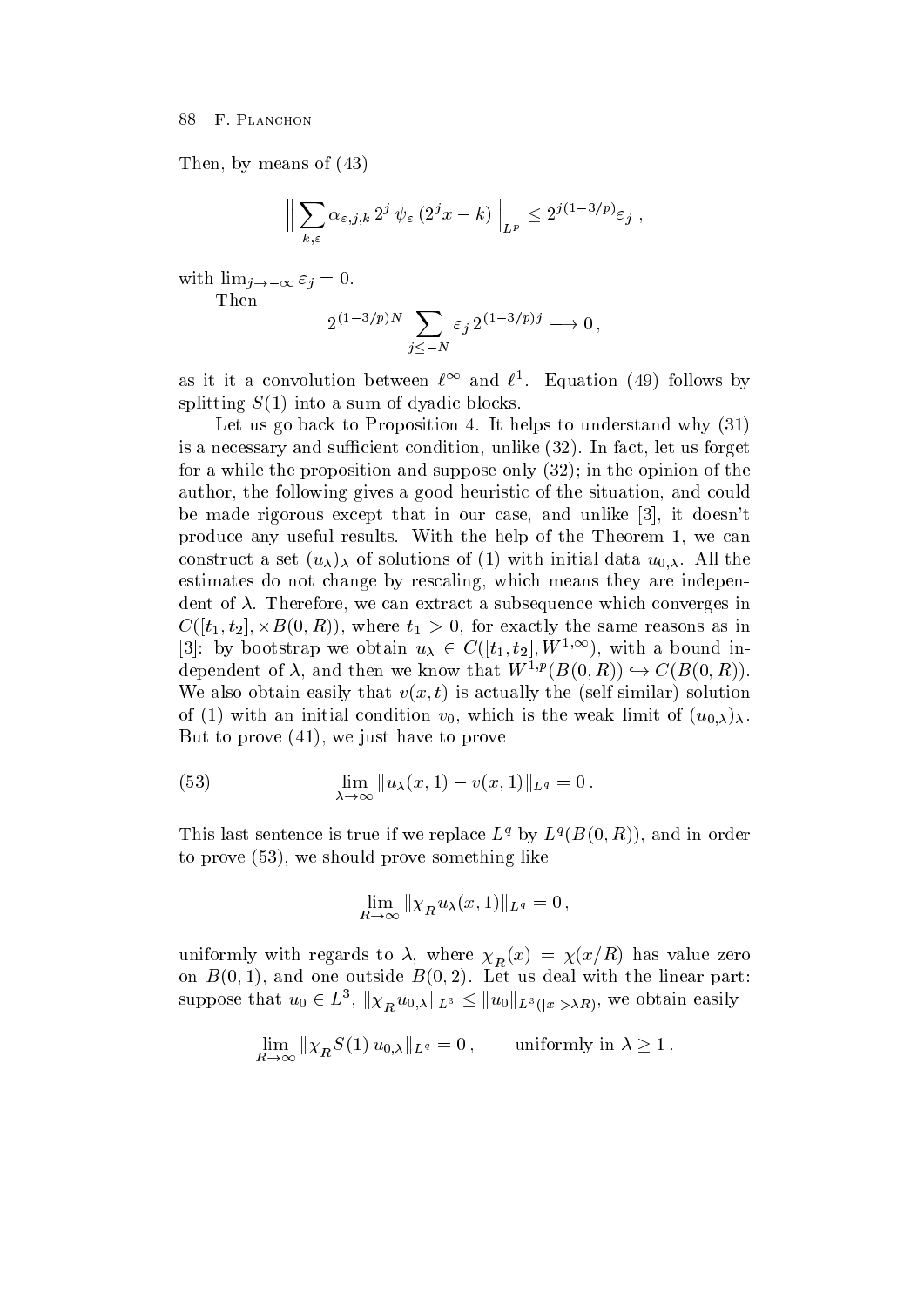We conclude with such a proof for the two dimensional case as in the two dimensional case as in the two dimensional case as in the two dimensional case as in the two dimensional case as in the two dimensional case as in t However, if  $u_0 \in B_3^{\circ, \circ}$  but  $u_0 \notin L^{\circ}$  $\frac{1}{3}$  but  $u_0 \notin L^3$ , then  $\|\chi_R u_0\|_{\dot{B}^{0,\infty}} \longrightarrow 0$  is not always true when  $R \longrightarrow \infty$ . For instance, if we take  $f = 1/|x|$ , then

$$
\|\chi_R f\|_{\dot{B}_3^{0,\infty}} = \|\chi f\|_{\dot{B}_3^{0,\infty}} = \text{constant} \,.
$$

We could hope to have a property like

$$
\lim_{R\to\infty}||\chi_R S(1) u_{0,\lambda}||_{L^q} = 0,
$$

uniformly if  $\lambda \geq 1$ . In fact, it is not possible, as we will see.

**Proposition 5.** There exists  $f \in B_3^{\gamma, \infty}$  such that for  $3$  such that for all  $I$ , there exists  $\lambda \geq 1$  such that

$$
\|\chi_R^S(1) f_\lambda\|_{L^4} = 1 \,.
$$

Here, we have chosen  $p = 3, q = 4$ , but we could have chosen any other values

We remark that, if  $\lambda$  is fixed,  $S(1) f_{\lambda} \in L^*$  and

$$
\lim_{R\to\infty} \|\chi_R S(1) f_\lambda\|_{L^4} = 0.
$$

We will need the following lemma

**Lemma 3.** If  $f \in L^{\ast}, g \in L^{\ast}$ , then

$$
\left(\int_{|x|>R} |f*g|^4 dx\right)^{1/4} \leq \|g\|_{L^1} \left(\int_{|x|>R/2} |f|^4 dx\right)^{1/4} + \|f\|_{L^4} \int_{|x|>R/2} |g| dx.
$$

Therefore, in order to prove that  $\|\chi_{R}S(1)f_{\lambda}\|_{L^{4}}$  is large enough, we just need to find a function  $g \in L^1$  such that  $\|\chi_R^-(g * S(1) f_\lambda)\|_{L^4}$  is large. Let  $\phi \in \mathcal{S}$  be a function such that supp  $\hat{\phi} \subset \{9/10 \leq |\xi| \leq 10/9\},\$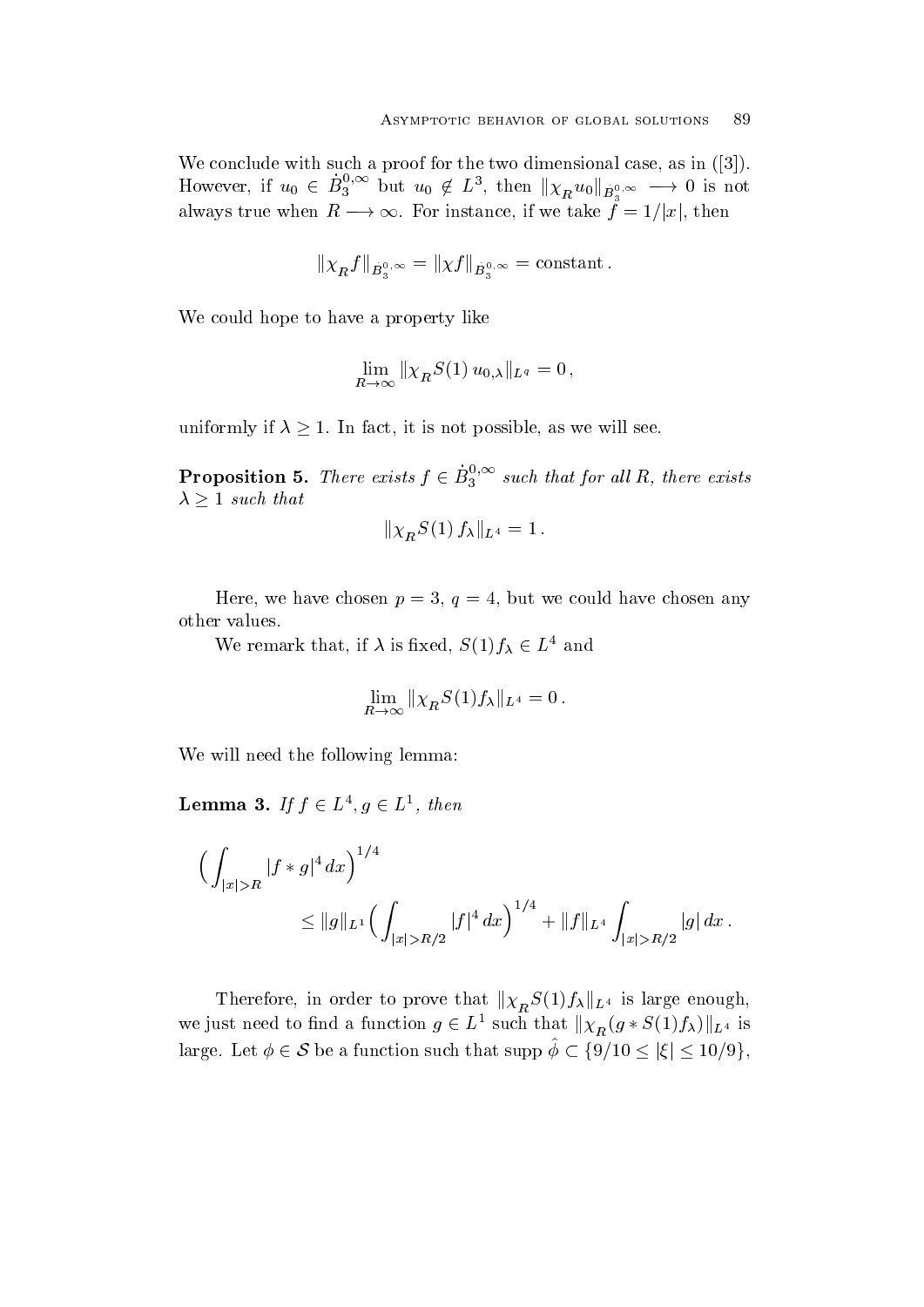and

$$
f(x) = \sum_{0}^{\infty} 2^{-j} \phi(2^{-j}x - x_j), \quad \text{where } |x_j| \to \infty,
$$
  

$$
2^{m} f(2^{m}x) = \sum_{0}^{m-1} 2^{m-j} \phi(2^{m-j}x - x_j) + \phi(x - x_m)
$$
  

$$
+ \sum_{m+1}^{\infty} 2^{m-j} \phi(2^{m-j}x - x_j)
$$
  

$$
= u_m(x) + \phi(x - x_m) + v_m(x).
$$

We observe that the frequencies of  $u_m$  are in  $\{|\xi| \geq 9/5\}$  and the ones of  $v_m$  in  $\{|\xi| \le 5/9 \le 9/10\}$ . Thus there exists  $g \in \mathcal{S}$  such that

$$
\operatorname{supp} \hat{g} \subset \Big\{ \frac{10}{18} \leq |\xi| \leq \frac{18}{10} \Big\}
$$

and

$$
\hat{g}(\xi) = e^{|\xi|^2}
$$
, for  $\frac{9}{10} \le |\xi| \le \frac{10}{9}$ .

We take  $\lambda = 2^m$ ,  $g * S(1) f_{\lambda} = \varphi(x - x_m)$ , and

$$
\lim_{m \to \infty} \int_{|x|>R} |\phi(x - x_m)|^4 dx = ||\phi||_{L^4}^4.
$$

We can go further in our study of  $f$ .

If  $\Delta^{\cdots} \leq \lambda \leq \Delta^{\cdots}$  , we split f as

$$
\lambda f(\lambda x) = u_m(x) + v_m(x) ,
$$

where  $u_m$  is the part of frequencies  $2^{-j} \lambda$  with  $|m - j| < N$  and  $v_m$  the one where  $|m - j| \ge N$ .

Then, we take a test function  $\psi$  such that  $0 \notin \mathrm{supp} \, \psi$ , and N such that supp  $\psi \subset [2^{-N}, 2^N]$ . Then  $\int \lambda f(\lambda x) \psi(x) dx$  contains only terms with  $|j - m| \leq N$ , which are in finite number and go to 0 when  $|x_i| \longrightarrow \infty$ .

We have proved the following proposition: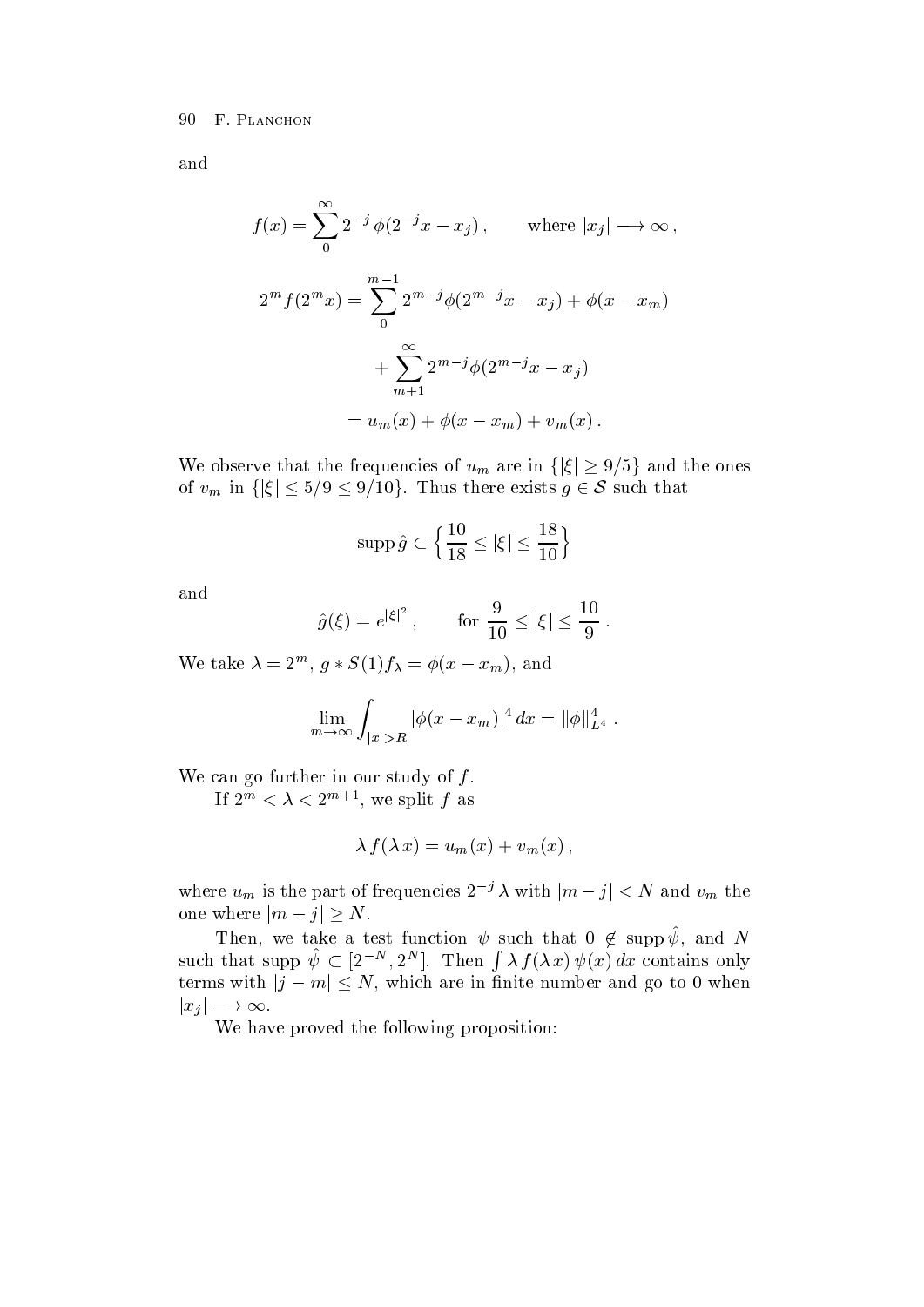**Proposition 6.** There exists  $f \in B_3^{\gamma, \infty}$  such that  $f_{\lambda}$  $\mathbf{S}$  such that  $\mathbf{S}$   $\mathbf{A}$  such that  $\mathbf{S}$  such that  $\mathbf{S}$ topology  $\sigma(B_2, \ldots, B_n)$ , but n  $\mathbb{E}^{0,\infty}_{3,2}$ ,  $B^{0,1}_{3/2}$ ), but nevertheless,  $\|\chi_{R}^{\vphantom{1}}S(1)f_\lambda\|_{L^4}$  does not go to 0 when  $R \longrightarrow \infty$ , uniformly in  $\lambda \geq 1$ .

The reader should consult [10] to see why the test functions  $\psi$  we used are dense into  $B_{3/2}^{-,-}$ .

We have now to link the proposition  $\mathcal{L}$  the condition  $\mathcal{L}$  and the condition  $\mathcal{L}$  and  $\mathcal{L}$ 

Proposition - Let

$$
f \in \dot{B}_3^{0,\infty}
$$
,  $f_{\lambda}(x) = \lambda f(\lambda x)$ .

**The two following properties are equivalent.** 

 $\blacksquare$   $\blacksquare$  for  $\blacksquare$  satisfying  $\blacksquare$ 

(55) 
$$
\lim_{t \to \infty} t^{1/8} ||S(t)f||_{L^4} = 0.
$$

2) 
$$
f_{\lambda} \rightarrow 0
$$
 for the topology  $\sigma(\dot{B}_3^{0,\infty}, \dot{B}_{3/2}^{0,1})$ , and

(56) 
$$
\left(\int_{|x|>R} |S(1)f_\lambda|^4\right)^{1/4} \leq \varepsilon_R,
$$

with  $\lim_{R\to\infty} \varepsilon_R = 0$  independently of  $\lambda \geq 1$ .

Let us prove that the first condition implies the second one. The we converge that alleged  $\mathbb{R}$  already been proved that all  $\mathbb{R}$  already been proved Knowing that all  $\mathbb{R}$ alent to

$$
\lim_{\lambda \to \infty} ||S(1)f_{\lambda}||_{L^4} = 0,
$$

this proves

$$
\Big(\int_{|x|\geq R} |S(1)f_\lambda|^4\,dx\Big)^{1/4}\leq \varepsilon\,,
$$

for  $\lambda \geq \lambda_0$ . It remains the case where  $\lambda \in [1, \lambda_0)$ . As

$$
S(1) f_{\lambda}(x) = \lambda \left( S(\lambda^2) f \right) (\lambda x) ,
$$

we remark that the functions  $S(X)$  if are in a compact set of  $L$  . Then there exists  $R_{\varepsilon}$  such that, for  $\lambda \in [1, \lambda_0)$  and  $R > R_{\varepsilon}$ ,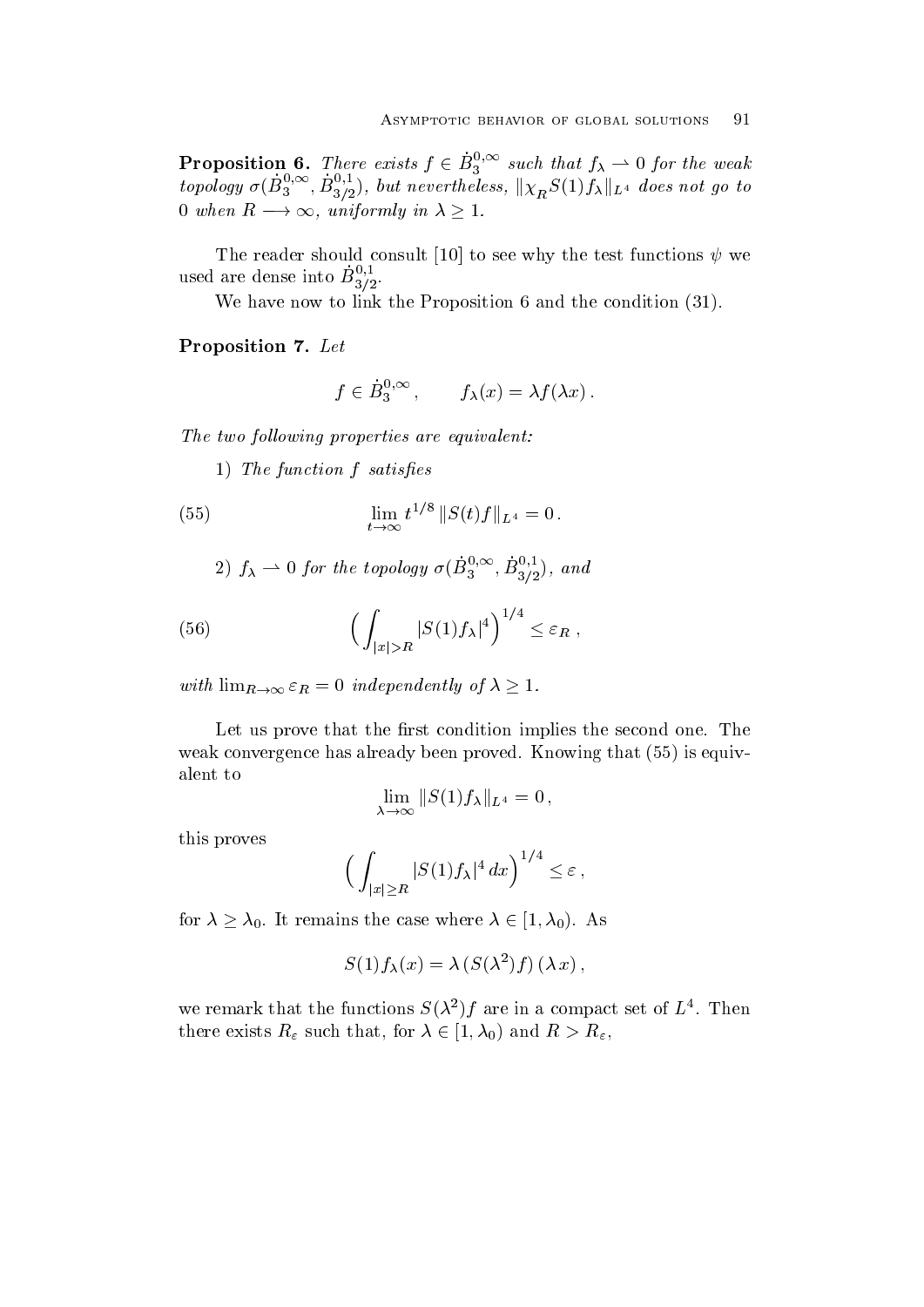$$
\Big(\int_{|x|>R}|S(1)f_\lambda|^4\,dx\Big)^{1/4}\leq\varepsilon\,,
$$

the converse statement can be easily proved. In fact, if

$$
f_{\lambda}\rightharpoonup 0\,,
$$

we obtain that

$$
S(1)f_{\lambda}(x) \longrightarrow 0
$$

uniformly on any compact set. We can therefore estimate

 $\|S(1)f_\lambda\|_{L^4}$ 

by splitting for  $|x| \leq R$  and  $|x| > R$ , which ends the proof.

### References-

- , a community condition in diplomatic section in the section of the model in the section of , and the part is published and  $P$  are the property of the property  $P$  and  $P$  are the property of  $\mathcal{P}$
- [2] Cannone, M., Planchon, F., Self-similar solutions for Navier-Stokes equations in  $\mathbb{R}$ . Comm. Partial Diff. Equations 21 (1990), 179-195.
- [3] Carpio, A., Asymptotic behavior for the vorticity equations in dimensions two and the Communications and the Communications of the Communications of the Communications of the Comm
- $|4|$  Giga, Y., Miyakawa, I., Navier-Stokes now in  $\mathbb R$  with measures as initial vorticity and Morrey Spaces Comm- Partial Di- Equations - -
- $\lceil 5 \rceil$  Kato, 1., Strong  $L^p$  solutions of the Navier-Stokes equations in  $\mathbb{R}^m$  with appears to a construction of the mathematic mathematic mathematic solutions of the solutions of the solution o
- [6] Kato, T., Fujita, H., On the non-stationnary Navier-Stokes system. Rend- Sem- Math- Univ- Padova -
- [7] Kavian, O., Remarks on the large time behaviour of a nonlinear diffusion equations and an extra resolution is an instrument of the set of the set of the set of the set of the set of t 452.
- Meyer
 Y Ondelettes et Operateurs I Hermann
 -
- [9] Peetre, J., New thoughts on Besov Spaces. Duke Univ. Math. Series. Duke University
 -